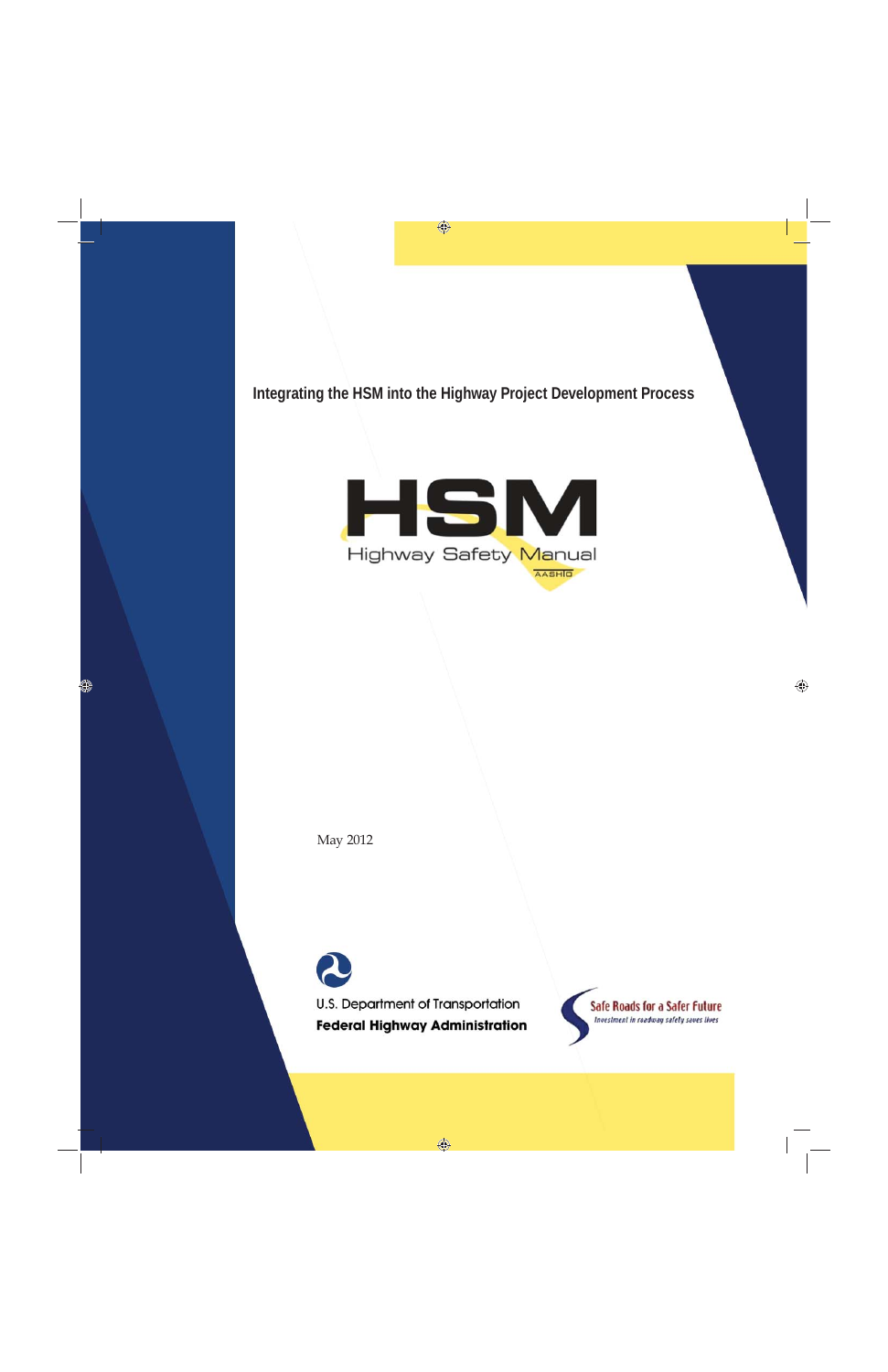# **Notice**

This document is disseminated under the sponsorship of the U.S. Department of Transportation in the interest of information exchange. The U.S. Government assumes no liability for the use of the information contained in this document. This report does not constitute a standard, specification, or regulation. The U.S. Government does not endorse products of manufacturers. Trademarks or manufacturers' names appear in this report only because they are considered essential to the objective of the document.

# **Quality Assurance Statement**

The Federal Highway Administration (FHWA) provides high-quality information to serve Government, industry, and the public in a manner that promotes public understanding. Standards and policies are used to ensure and maximize the quality, objectivity, utility, and integrity of its information. FHWA periodically reviews quality issues and adjusts its programs and processes for continuous quality improvement.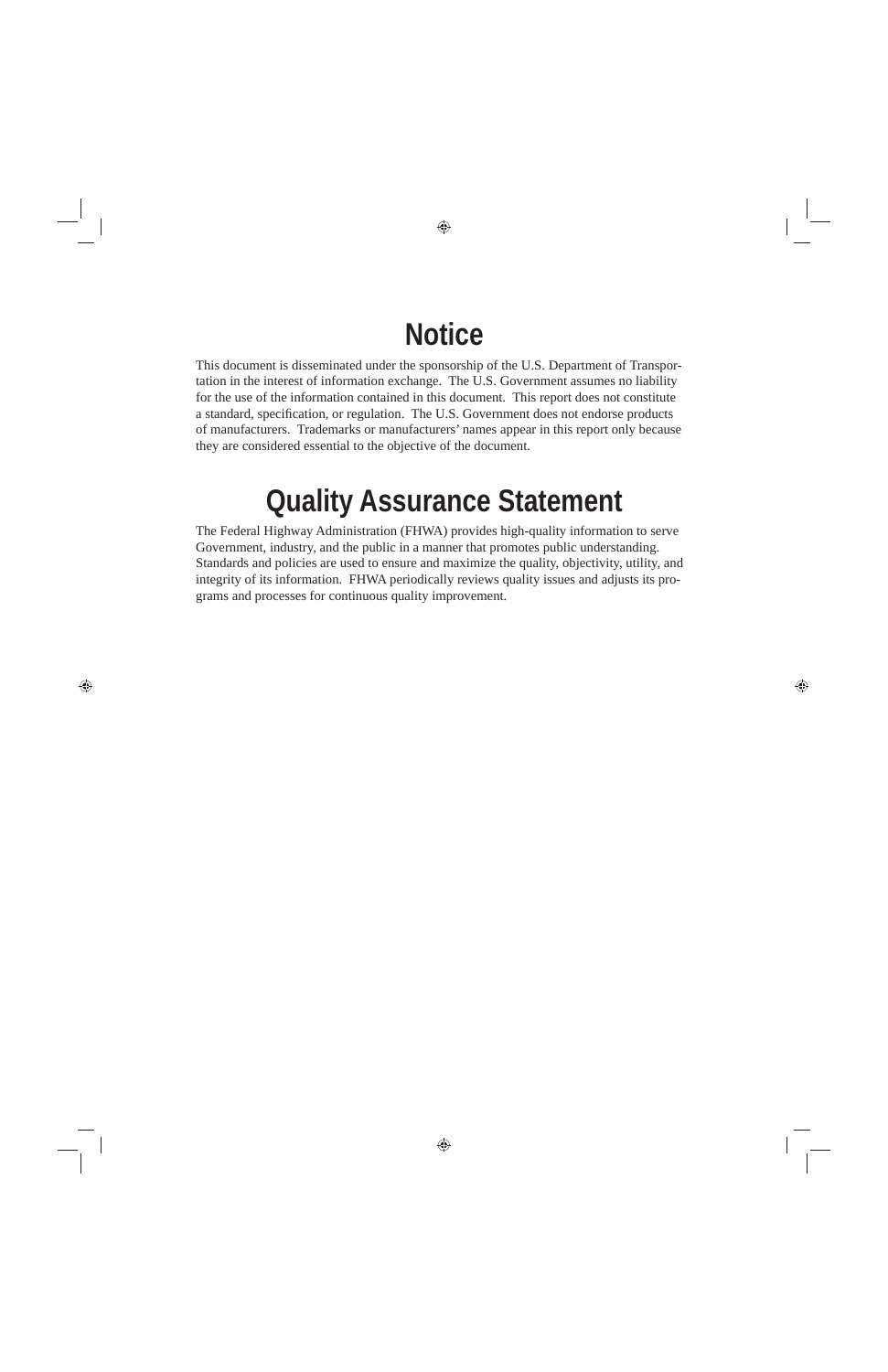### **Technical Report Documentation Page**

| 1. Report No.<br>FHWA-SA-11-50                                                                                                                                                                                                                                                                                                                                                                                                                                                                                                                                                                                                                                                                                                                                                                                                                                                                                                                                                            | 2. Government Accession No.                          | 3. Recipient's Catalog No.                              |                  |
|-------------------------------------------------------------------------------------------------------------------------------------------------------------------------------------------------------------------------------------------------------------------------------------------------------------------------------------------------------------------------------------------------------------------------------------------------------------------------------------------------------------------------------------------------------------------------------------------------------------------------------------------------------------------------------------------------------------------------------------------------------------------------------------------------------------------------------------------------------------------------------------------------------------------------------------------------------------------------------------------|------------------------------------------------------|---------------------------------------------------------|------------------|
| 4. Title and Subtitle<br>Integrating the HSM into the Highway Project<br><b>Development Process</b>                                                                                                                                                                                                                                                                                                                                                                                                                                                                                                                                                                                                                                                                                                                                                                                                                                                                                       |                                                      | 5. Report Date                                          |                  |
|                                                                                                                                                                                                                                                                                                                                                                                                                                                                                                                                                                                                                                                                                                                                                                                                                                                                                                                                                                                           |                                                      | 6. Performing Organization Code                         |                  |
| 7. Author(s)<br>Van Schalkwyk, I.; Wemple, E.A., and Neuman, T.R.                                                                                                                                                                                                                                                                                                                                                                                                                                                                                                                                                                                                                                                                                                                                                                                                                                                                                                                         |                                                      | 8. Performing Organization Report No.                   |                  |
| 9. Performing Organization Name and Address<br>Cambridge Systematics, Inc.                                                                                                                                                                                                                                                                                                                                                                                                                                                                                                                                                                                                                                                                                                                                                                                                                                                                                                                |                                                      | 10. Work Unit No.                                       |                  |
| 100 CambridgePark Drive, Suite 400<br>Cambridge, MA 02140                                                                                                                                                                                                                                                                                                                                                                                                                                                                                                                                                                                                                                                                                                                                                                                                                                                                                                                                 |                                                      | 11. Contract or Grant No.<br>DTFH61-05-D-00026-T-10-001 |                  |
| 12. Sponsoring Agency Name and Address                                                                                                                                                                                                                                                                                                                                                                                                                                                                                                                                                                                                                                                                                                                                                                                                                                                                                                                                                    |                                                      | 13. Type of Report and Period Covered                   |                  |
| U.S. Department of Transportation<br>Federal Highway Administration<br>Office of Safety E71-115<br>1200 New Jersey Ave, SE<br>Washington, DC 20590                                                                                                                                                                                                                                                                                                                                                                                                                                                                                                                                                                                                                                                                                                                                                                                                                                        |                                                      | 14. Sponsoring Agency Code                              |                  |
| 15. Supplementary Notes<br>FHWA: Esther Strawder, Office of Safety (COTM)                                                                                                                                                                                                                                                                                                                                                                                                                                                                                                                                                                                                                                                                                                                                                                                                                                                                                                                 |                                                      |                                                         |                  |
| 16. Abstract<br>This guide provides examples of opportunities for integrating the AASHTO Highway Safety Manual<br>into the project development process. This includes integrating methods from the Highway Safety<br>Manual into planning, alternatives development and analysis, design, operations, and maintenance.<br>The guide provides a description of each of these steps in the project development process, and then<br>provides a discussion of the methods from the Highway Safety Manual, and in some cases other<br>resources, that support these steps. The application of safety analysis tools such as the Integrated<br>Highway Safety Design Model, Safety Analyst, the CMF Clearinghouse, and example spreadsheet tools<br>are discussed. Resources from FHWA and NCHRP are also presented. The purpose of this guide is to<br>provide the practitioners with examples and ideas for integrating safety performance measures into the<br>project development process. |                                                      |                                                         |                  |
| 17. Key Words<br>Safety, Highway Safety Manual                                                                                                                                                                                                                                                                                                                                                                                                                                                                                                                                                                                                                                                                                                                                                                                                                                                                                                                                            | 18. Distribution Statement                           |                                                         |                  |
| 19. Security Classif. (of this report)<br>Unclassified                                                                                                                                                                                                                                                                                                                                                                                                                                                                                                                                                                                                                                                                                                                                                                                                                                                                                                                                    | 20. Security Classif. (of this page)<br>Unclassified | 21. No of Pages<br>38                                   | 22. Price<br>N/A |

Form DOT F 1700.7 (8-72) Reproduction of completed pages authorized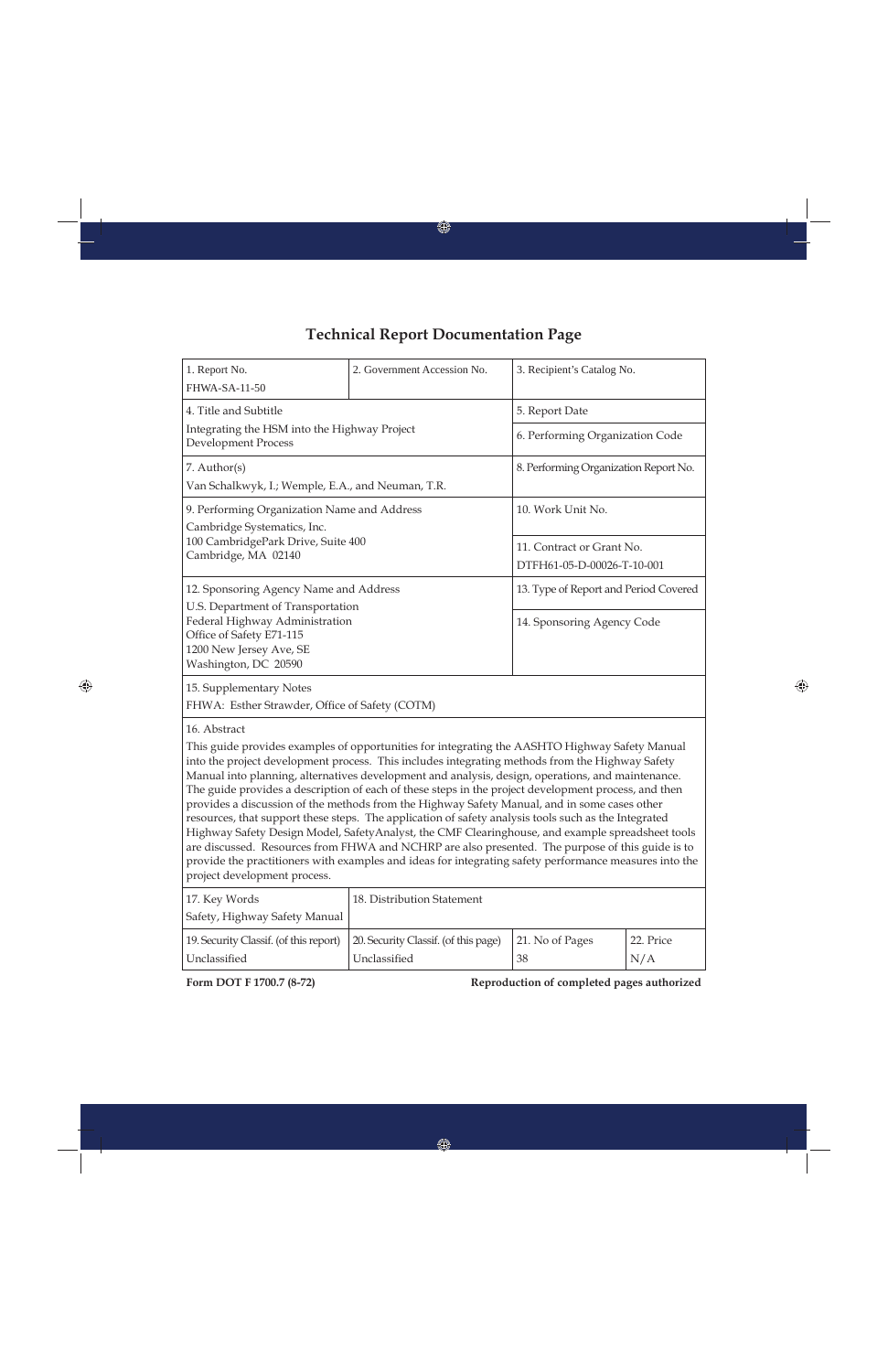

## **Table of Contents**

| $\overline{L}$ |                                                                                                 |  |
|----------------|-------------------------------------------------------------------------------------------------|--|
|                |                                                                                                 |  |
|                |                                                                                                 |  |
|                |                                                                                                 |  |
|                |                                                                                                 |  |
|                | 1. Integrating Highway Safety Manual Analysis Methods into a Long Range Transportation Plan .10 |  |
|                |                                                                                                 |  |
|                |                                                                                                 |  |
|                |                                                                                                 |  |
|                | III. Applying the HSM in Alternatives                                                           |  |
|                |                                                                                                 |  |
|                |                                                                                                 |  |
|                | 3. Tools to Support Application of the HSM in Alternatives Development and Analysis  17         |  |
|                |                                                                                                 |  |
|                |                                                                                                 |  |
|                |                                                                                                 |  |
|                |                                                                                                 |  |
|                |                                                                                                 |  |
|                |                                                                                                 |  |
|                |                                                                                                 |  |
|                |                                                                                                 |  |
|                |                                                                                                 |  |
|                |                                                                                                 |  |
|                |                                                                                                 |  |
|                |                                                                                                 |  |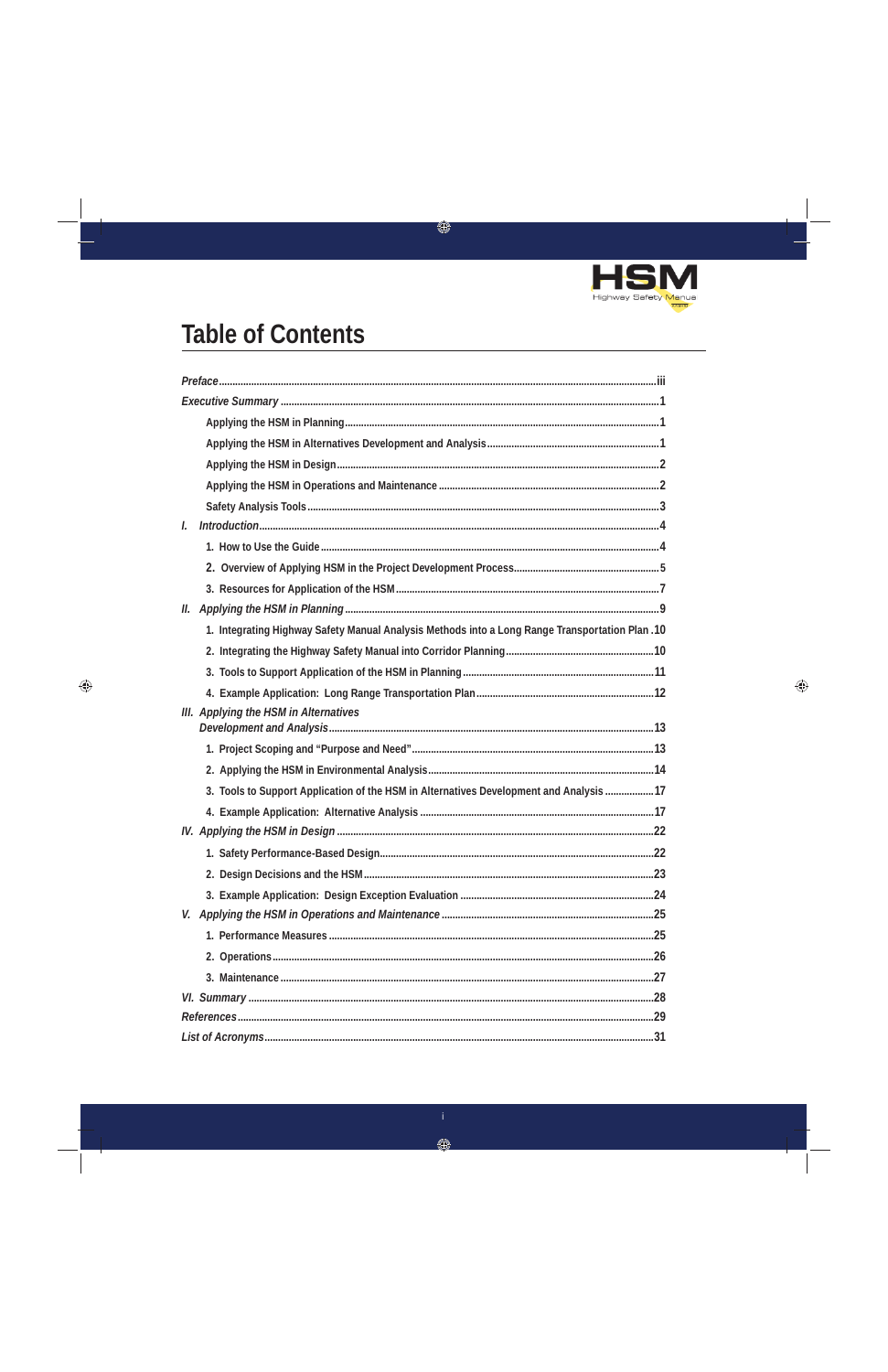

### **List of Exhibits**

| EXHIBIT 2: Resources to Support the Implementation and Institutionalization of the HSM  8 |  |
|-------------------------------------------------------------------------------------------|--|
|                                                                                           |  |
|                                                                                           |  |
|                                                                                           |  |
| EXHIBIT 6: Safety Analysis Approach for Alternatives in the Example Application  19       |  |
| <b>EXHIBIT 7: Safety Analysis Results for Future Safety Performance for Alternatives</b>  |  |
|                                                                                           |  |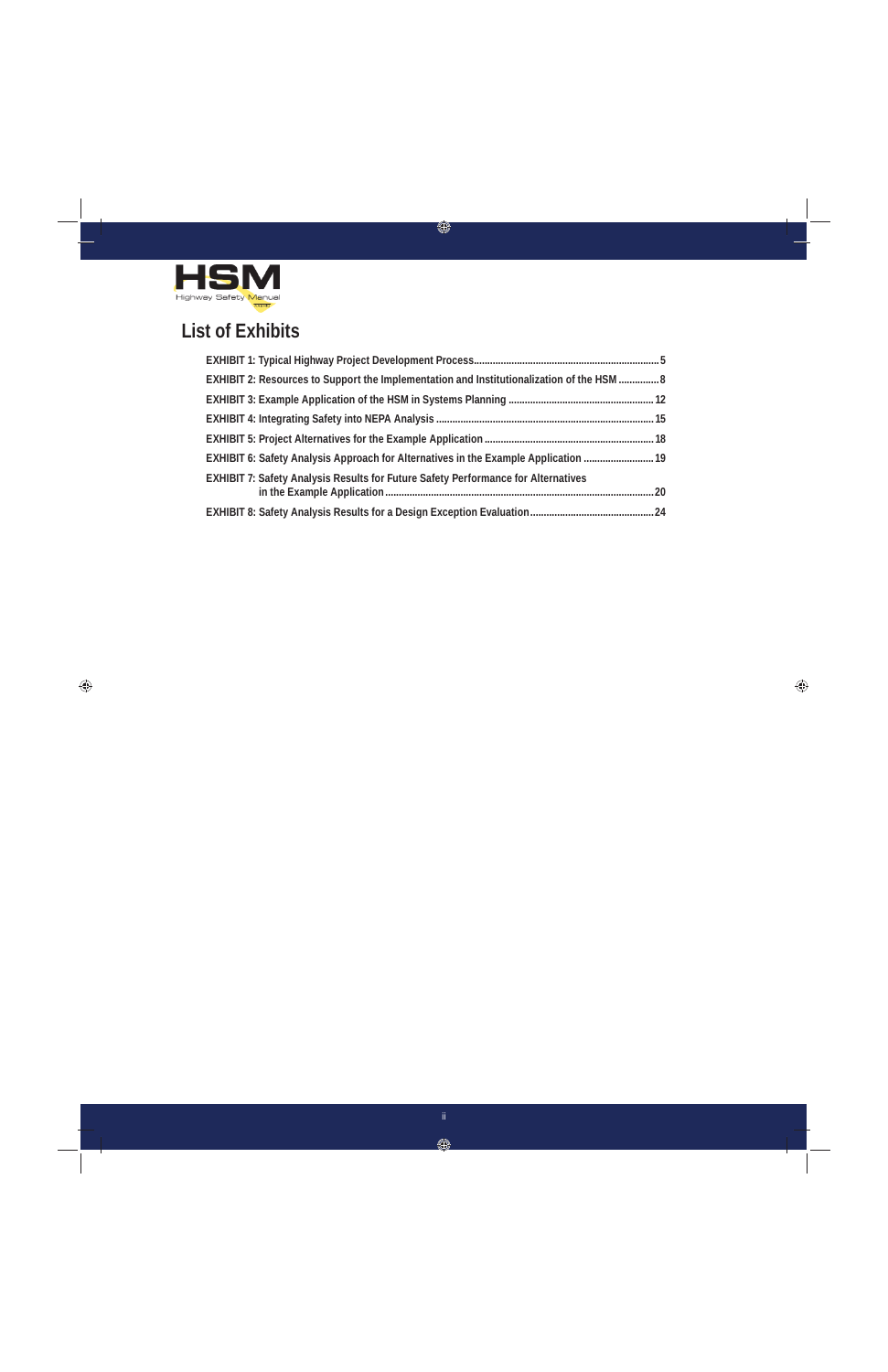

## **Preface**

This publication, *Integrating the HSM into the Highway Project Development Process*, describes and illustrates the application of the AASHTO Highway Safety Manual (HSM) into the highway project development process. The guide's purpose is to help practitioners understand how the HSM adds value to the project development process. This guide includes specific guidance for integrating the HSM into the disciplines of Planning, Environment, Design, and Operations that comprise highway project development.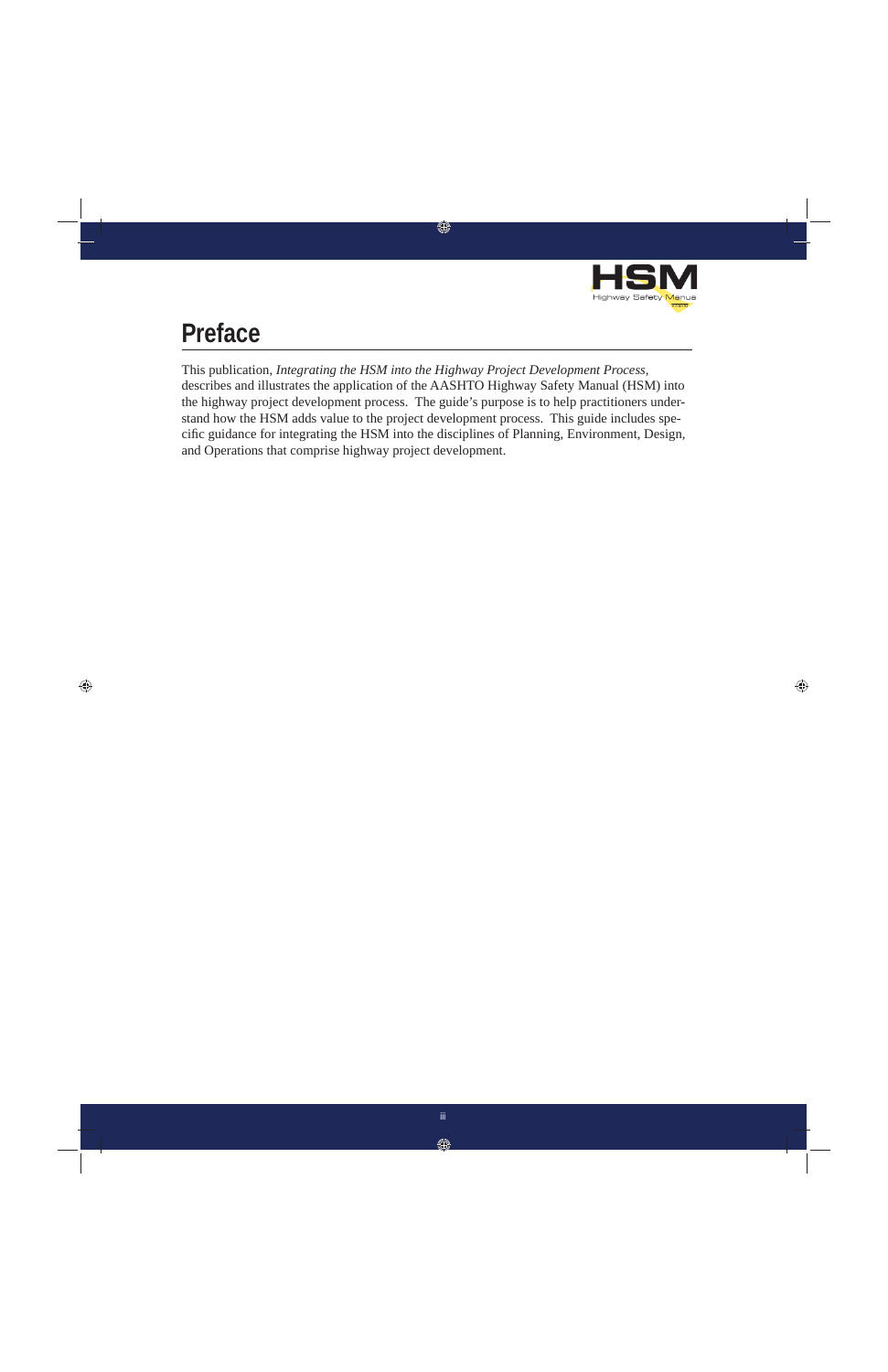

## **Executive Summary**

The AASHTO Highway Safety Manual (HSM), published in 2010, represents the culmination of 10 years of research and development by an international team of safety experts, academics, and practitioners. As a tool, the HSM allows planners, designers and traffic engineers to evaluate the safety impacts of decisions throughout the project development process on crash frequency and crash severity. The science-based approaches and tools in the HSM add value to the project development process by explicitly facilitating consideration of safety.

Whether the project purpose is safety-related or not, every project can benefit from applying the HSM to the development and evaluation of alternatives. Project decisions are based on full evaluation of costs, right-of-way, traffic operations, environmental factors, and safety. Prior to publication of the HSM, the area of safety lacked a common, science-based, and reliable means of quantification - which is what the HSM offers.

The *Integrating the HSM into the Highway Project Development Process* guide provides information for state and local practitioners on how to integrate the HSM into their project development process. Each section provides an overview of some of the implementation opportunities for the HSM during each stage of the project development process. The HSM, integrated into agency processes and considerations, will support regional, state, and national fatality reduction goals alongside the goals of mobility, the environment, and other competing needs.

### **Applying the HSM in Planning**

Transportation planning legislation is increasingly emphasizing the importance of safety in transportation planning. When agencies are considering implementing or modifying policies, the HSM provides the ability to assess anticipated changes in crash frequency or severity, allowing explicit consideration of the safety impacts in addition to potential traffic operations and/or economic impacts. For example, if an agency is considering an access management policy on all arterial roadways throughout the community, the HSM provides crash modification factors that quantify the change in crash frequency or severity associated with changing driveway density. Therefore, safety can be a performance measure along with traffic operations and economic impacts. In terms of corridor-specific plans, the HSM can also assist with refinements to the plan by allowing planners and engineers to estimate the change in safety performance across different concepts and approaches considered for a corridor. For example, the HSM can be used to assess the influence of the type and frequency of intersections, driveways, parking, or median types on crash frequency for an urban or suburban arterial.

### **Applying the HSM in Alternatives Development and Analysis**

Within the typical project development process and during environmental analysis, agencies can apply the HSM to include quantitative safety in alternatives development and analysis. The HSM provides methods for agencies to objectively define locations or projects for which the potential for safety improvement is indeed significant or not. With adoption of tools and methods in the HSM, agencies can incorporate the historic safety performance of the existing road into their designation of project type and support the identification of likely reasonable alternatives. Furthermore, agencies can apply the HSM to support explicit consideration of quantitative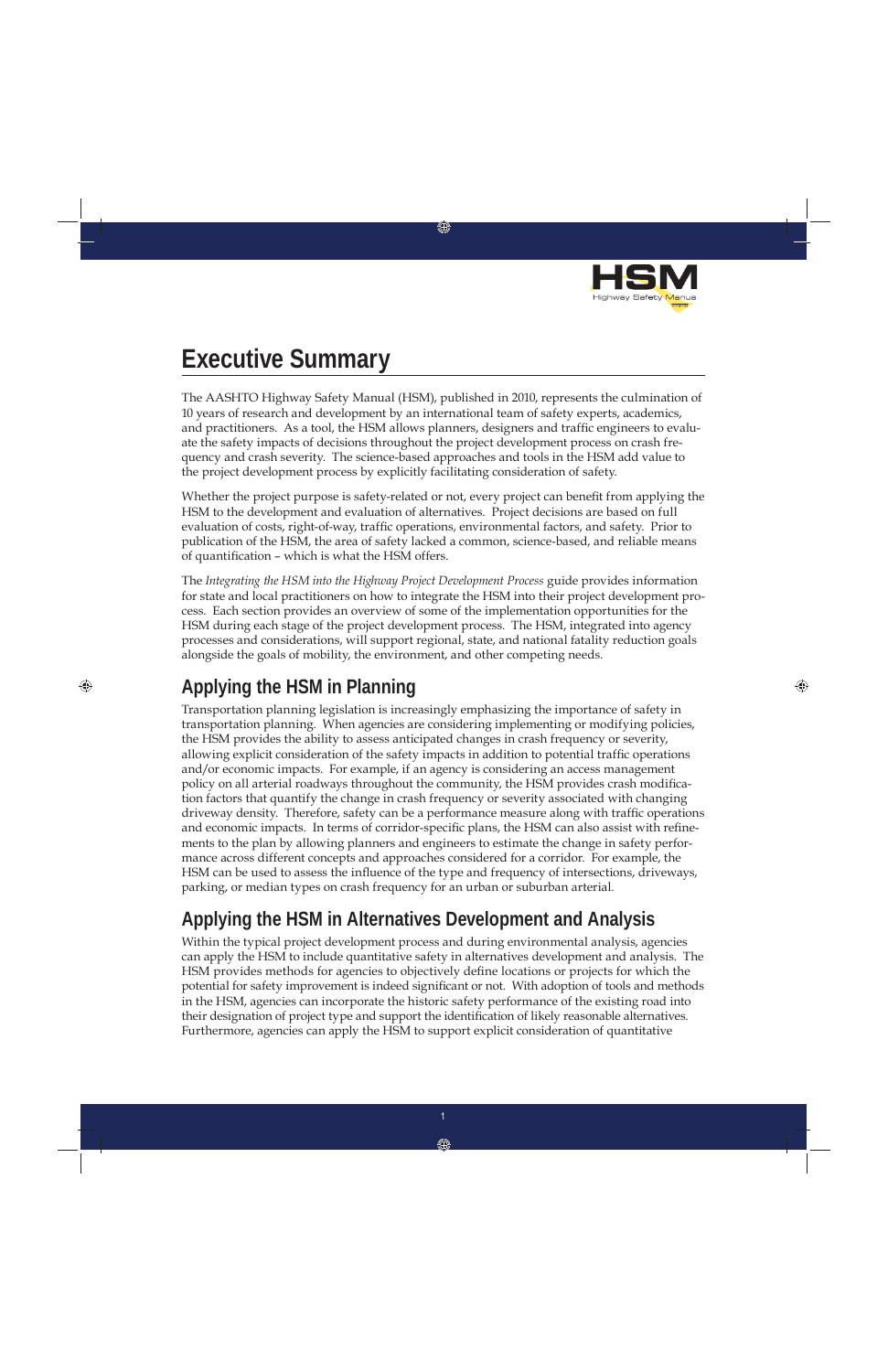

safety during alternatives development and analysis. In the event that agencies select an alternative that does not have the highest predicted safety performance (e.g., because environmental or other impacts were greater for the particular geometric configuration), agencies can use the HSM to identify mitigating strategies to improve safety performance for the selected alternative.

### **Applying the HSM in Design**

With the scientific and the predictive method in the HSM, the designer is now able to perform safety performance-based design.<sup>1</sup> For example, the designer can assess the safety impact of a design parameter, evaluate the impact of design exceptions on safety performance, and review implemented projects to evaluate impacts of design criteria. The science-based human factors fundamentals in the HSM allow the designer to assess the interactions of the road user with the highway and evaluate design solutions based on user abilities and limitations.

The HSM does not require agencies to select a particular solution purely because it has the lowest associated crash frequency or severity. However, the tools in the HSM allow agencies to review a selected alternative (that may not have had the lowest associated crashes or severity) and evaluate opportunities to reduce the associated crash frequency or severity.

### **Applying the HSM in Operations and Maintenance**

In the day-to-day operation and management of the transportation system, agencies are responsible for providing a safe and efficient transportation system for users. Within these programs, projects and activities the HSM offers data driven and science-based methods and tools to supplement system monitoring, identification of opportunities for improvement and assesses the safety impacts of operations and maintenance activities.

Typical applications include:

- Identifying safety performance measures across the system.
- Identifying typical locations in a geographical region that may particularly benefit from systemic treatments.
- Identifying and assessing changes in safety performance for different operational and site conditions.
- Evaluating and quantifying the impact of treatments, policies and programs on the safety performance of corridors, road segments, intersections, groups of treatments, or the roadway network.
- Inform and improve maintenance policies and priorities.
- Assessing tradeoffs between funding maintenance improvements to such areas as pavements, roadside facilities, and bridge facilities.

<sup>1</sup> In this guide, the "predictive method" refers to the 18-step process outlined in the HSM. In summary these steps are select and apply the appropriate safety performance function and crash modification factors, apply a calibration factor if available, and apply the empirical Bayes method, if appropriate.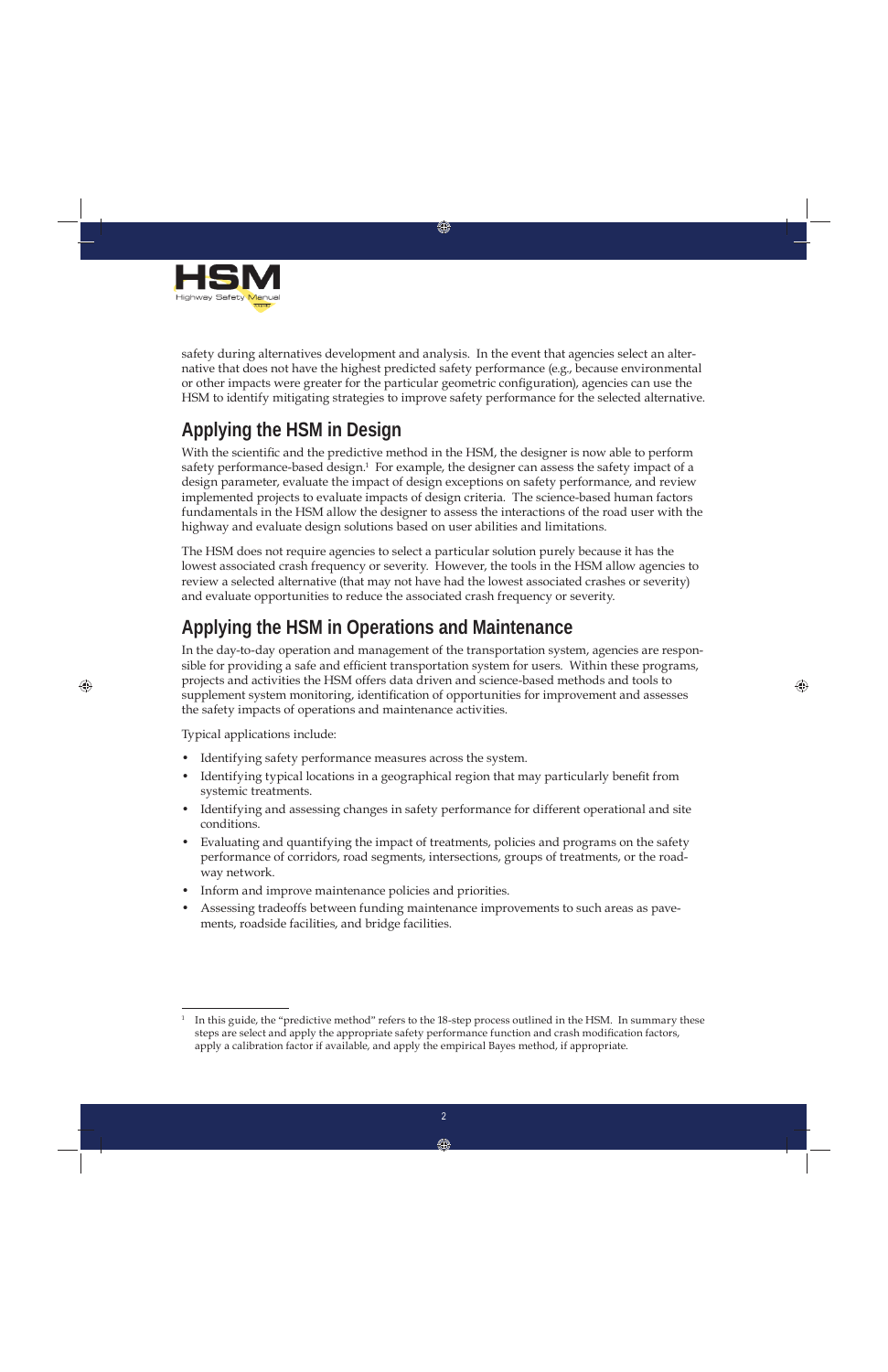

### **Safety Analysis Tools**

A number of analysis tools and supporting developments are available to support implementation and use of the HSM in the project development process. These tools include, but are not limited to, AASHTOWare SafetyAnalyst, the IHSDM, the FHWA CMF clearinghouse, and guides FHWA developed to support implementation of the HSM (for example, training and additional resources). Links to these and other resources are available at the AASHTO Highway Safety Manual web site at http://www.highwaysafetymanual.org, the FHWA Office of Safety HSM web site at http://www.safety.fhwa.dot.gov/hsm, and the TRB Highway Safety Performance Committee web site at http://www.safetyperformance.org.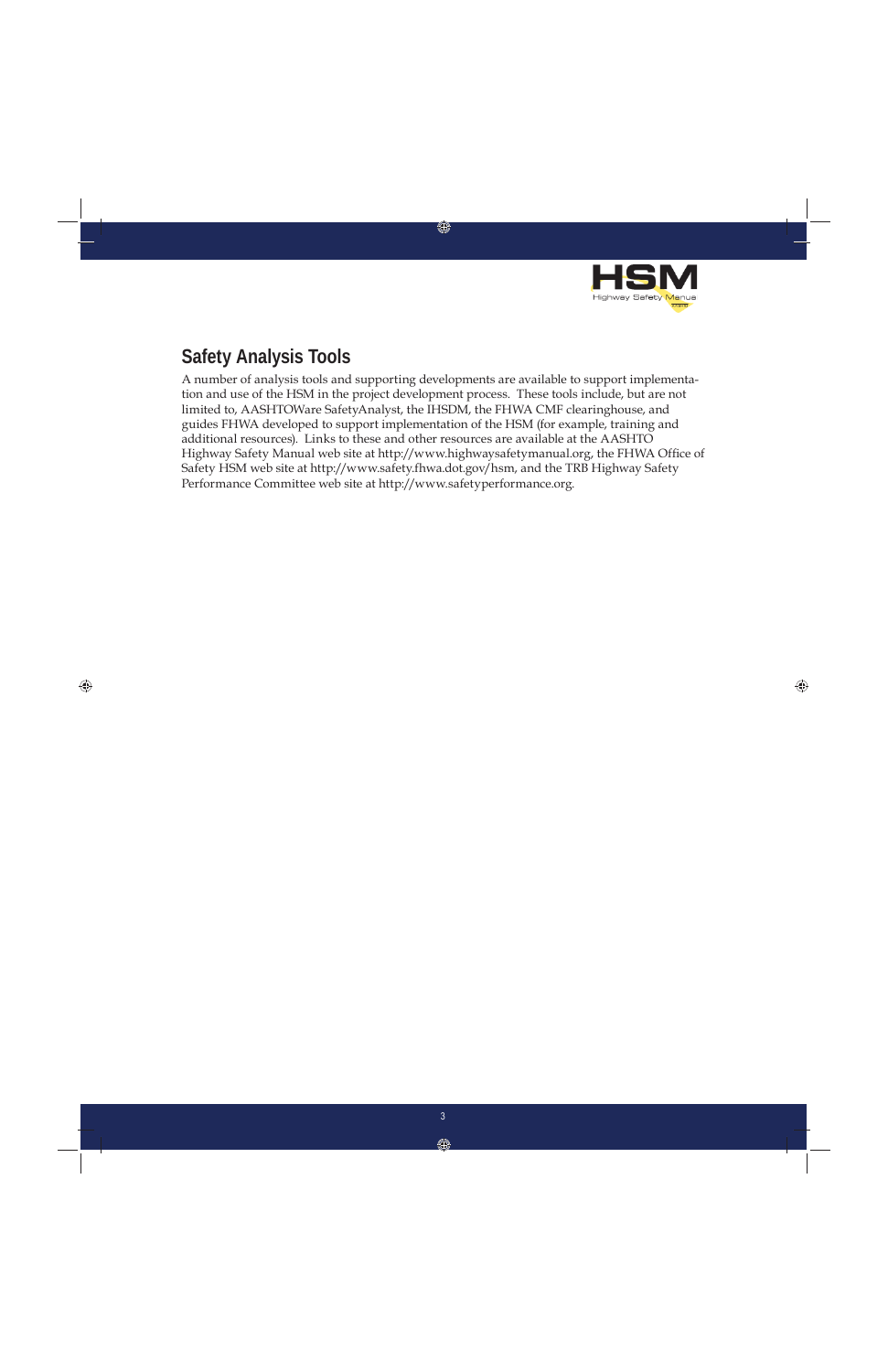

## **I. Introduction**

The AASHTO Highway Safety Manual (HSM), published in 2010, represents the culmination of 10 years of research and development by an international team of safety experts, academics, and practitioners. Under leadership from the American Association of State Highway Officials (AASHTO), the National Cooperative Highway Research Program (NCHRP) and the Federal Highway Administration (FHWA), and with direction from a Task Force of the Transportation Research Board (TRB), a major research program provided the technical contents of the HSM and funded its development into a practitioner-friendly document.

The HSM provides a set of tools and knowledge to support a science-based approach to quantifying safety. As a tool, the HSM provides the ability to incorporate meaningful safety metrics – crash frequency and severity – into an agency's program planning and project development processes, whether the project's purpose is driven by a particular safety concern or not.

For the first time, there is standardized guidance for incorporating safety performance-based decision making into project development. Planners, designers, and traffic engineers are now able to evaluate the impacts of decisions about the roadway environment (e.g., roadway design or changes in traffic volume) on crash frequency and crash severity.

This guide provides information for state and local practitioners on how to integrate the HSM into their project development processes. Each section provides an overview of possible implementation opportunities for the HSM during each stage of the project development process.

### **1. How to Use the Guide**

Exhibit 1 illustrates the major steps of the project development process and provides a simplified explanation of activities in each step. Each section in this guide provides discussion of how the HSM could be applied in this process. Practitioners who work on each step of this process will find specific chapters useful as they apply to their areas. Safety practitioners can use this guide to communicate these applications to their colleagues in other areas of the development process. To this end:

- Section II discusses how agencies can use the HSM in planning;
- Section III discusses the use of the HSM in alternative development and analysis;
- Section IV focuses on how agencies can apply the HSM in design;
- Section V presents the application of the HSM in the operation and maintenance of the roadway system; and
- Section VI provides a summary of this guide.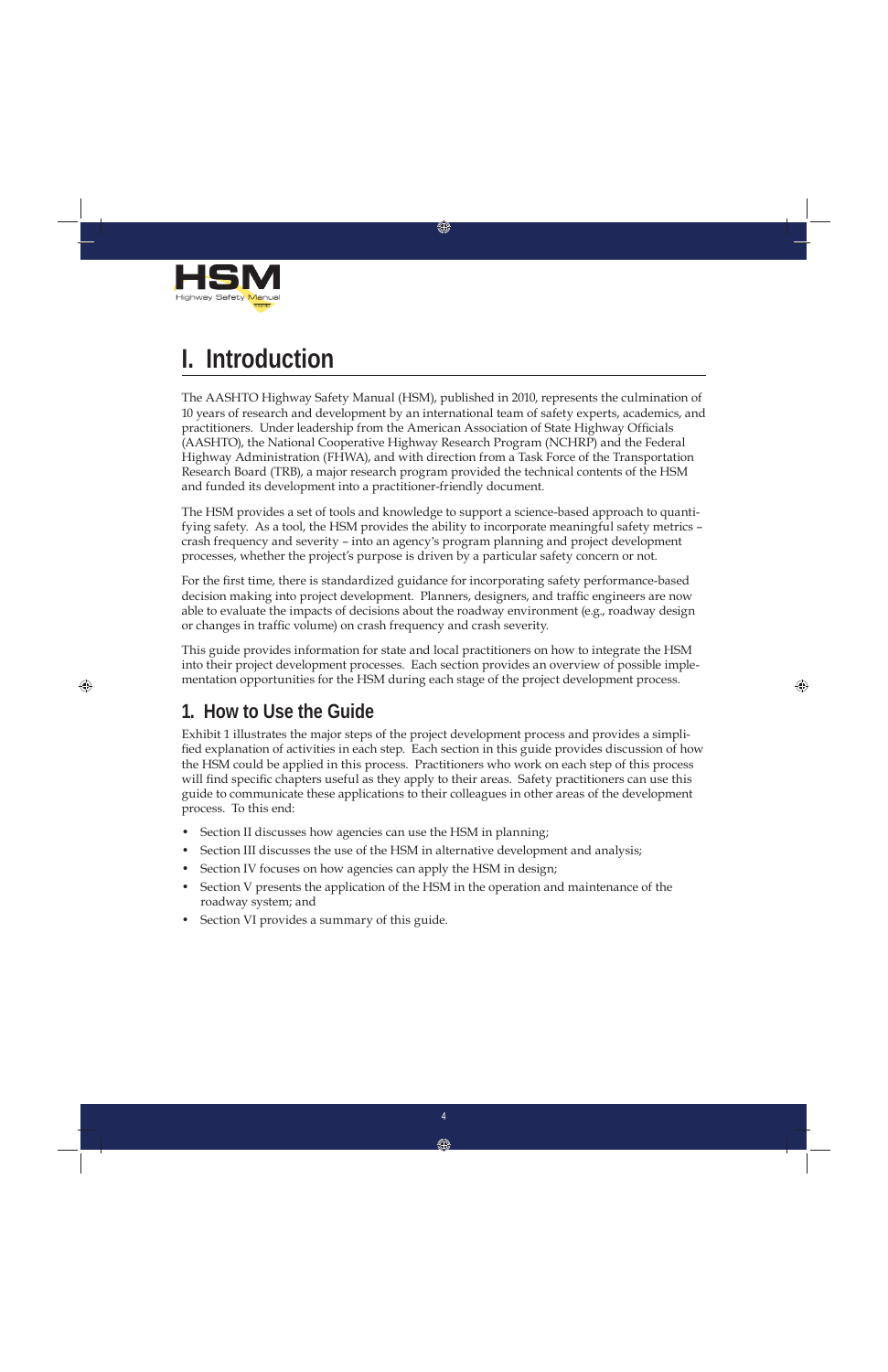

### **2. Overview of Applying HSM in the Project Development Process**

#### **EXHIBIT 1**

Typical Highway Project Development Process



**Note**: The process outlined above is generic and for the purpose of discussions in this document only. The process may differ in terminology and process across project types and across agency-specific processes and procedures.

- Include mitigating impacts and the Draft EIS when an EIS is required.
- \*\* Include the Final EIS and Record of Decision when an EIS is required.

safety performance, the likelihood of cost-effective expenditure of resources is increased. Section II discusses the application of the HSM in planning in further detail.

Individual projects are derived from agency planning efforts. Projects have defined limits, budgets, and schedules for completion, which constitute the project's scope. Every project has a fundamental purpose or objective, typically reflecting needs such as providing improvements to mobility, infrastructure repair or rehabilitation, expansion of modal choice, or improvements to public safety. Any of these may be expressed as a project's "purpose and need."

The HSM provides methods to allow agencies to incorporate safety throughout the project development process.

In the *Planning* phase, agencies (e.g., state departments of transportation or metropolitan planning organizations) assess existing conditions, establish goals and objectives, identify future travel characteristics, and evaluate the multimodal transportation network to develop programs, identify and prioritize projects, and institute policies to address long-term (i.e., 20 years) transportation system and community needs. During *Planning*, agencies may identify locations on the system that have potential for safety improvement or sites most likely to respond to particular treatments.

Agencies may also be interested in adopting policies across the jurisdiction or understanding the quantitative safety implication of one network versus another. When agencies include safety performance in planning, they are promoting longer-term approaches to support the reduction in the number and severity of crashes.

The inclusion of safety performance in planning supports strategic investments where the impact is likely to be the highest. When agencies use data driven processes that include consideration of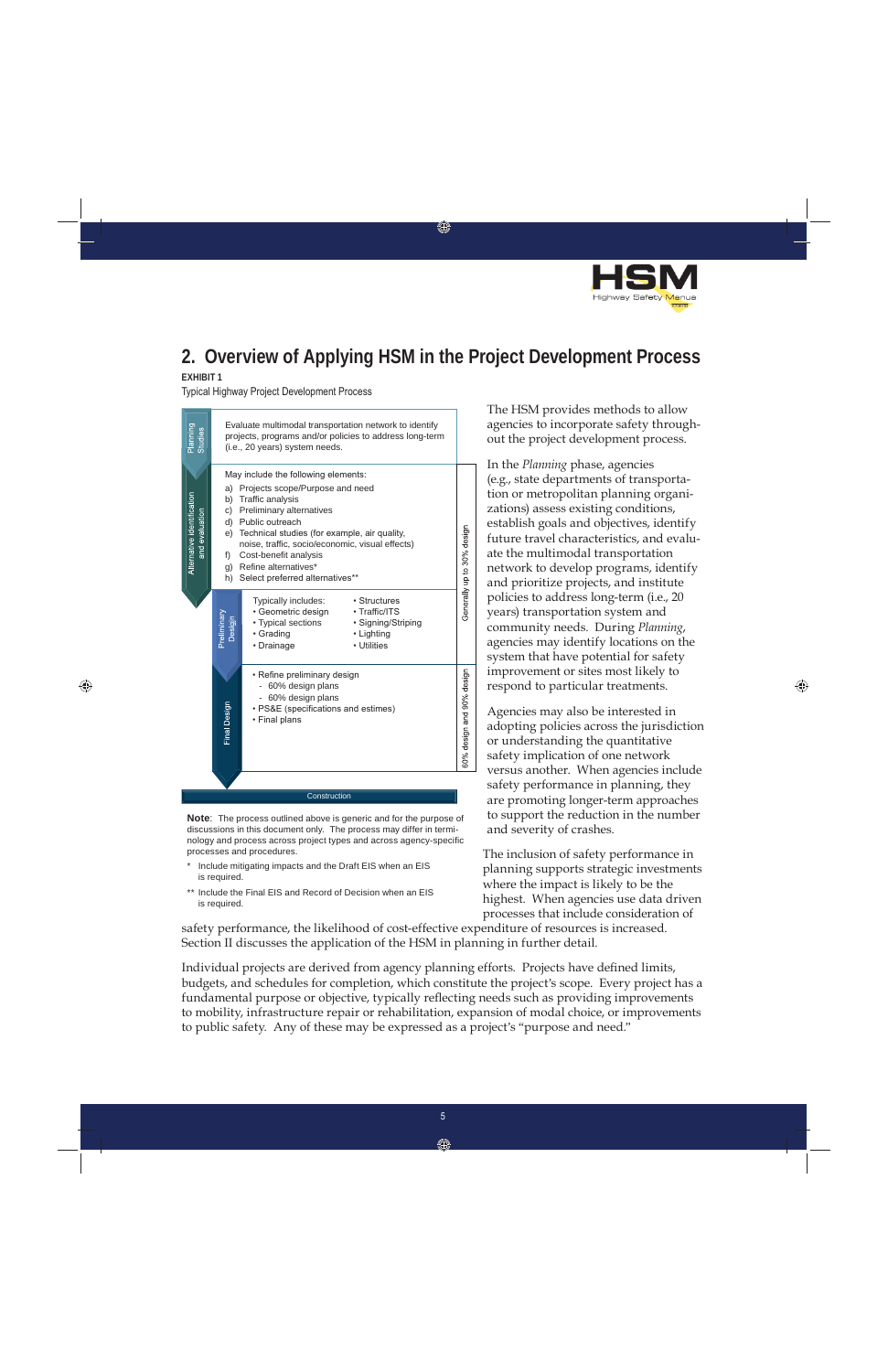

Once a project's scope and purpose and need are established, the project moves to the critical step of *Alternatives Development and Analysis*. Multiple alternatives within the project scope are developed based on addressing the stated purpose and need.

Whether the "purpose and need" is safety-related or not, every project can benefit from applying the HSM in the development and evaluation of alternatives. Project decisions are based on full evaluation of costs, right-of-way, traffic operations, environmental factors, and safety. Prior to publication of the HSM, there was no common, science-based, and reliable means of safety quantification within this process.

The HSM allows agencies to consider the existing potential a detailed engineering and environmental analyses of each alternative, results from safety diagnostic analyses (HSM Chapter 5) can be used to inform the development of concepts, and the predictive method can be used to estimate changes in crash frequency or severity between different options.

The predictive method can also be used as part of an alternatives evaluation process to estimate the changes in crash frequency or severity associated with a change in traffic volume or traffic control. Finally, the safety benefits of a preferred alternative compared with a no-build alternative can be readily estimated and incorporated into

*Safety Return on Investment*

*A return-on-investment evaluation provides information about whether the proposed action maximizes system benefit.* With the HSM, safety *can be considered as a benefi t (alongside mobility, environment, etc.) included in the return on investment evaluation.*

project documentation. Section III presents examples of opportunities for the application of the HSM in alternatives development and analysis and selection of a preferred alternative.

Once a preferred alternative is selected, the project typically moves into *Preliminary and Final Design*. A designer can use the knowledge and tools in the HSM to inform design decisions throughout *Final Design and Construction*. For example, designers can incorporate human factor considerations into designs (using Chapter 2 of the HSM). The need for *design exceptions* (use of a design element or dimension outside of the established criteria) is common on urban projects and reconstruction projects with extensive constraints. Analysis, decision making and documentation of the quantitative safety effects of a proposed design exception are among the most significant enhancements the HSM brings to project development.

In the daily operation of the roadway network, agencies can use the HSM in *Operations and Maintenance*. Agencies can incorporate safety into existing processes that monitor system per-formance, allowing for consideration of safety performance improvements along with com-peting needs. This approach supports strategic investment and improvement of the roadway system. For example, agencies can consider the impact of changes or upgrades in mobility, decisions related to access, setting maintenance policies and priorities, and other operational considerations on safety performance. When agencies apply the evaluation methods in the HSM to implemented projects and policies, they can identify opportunities to improve policies and future decision making based on the changes in crash frequency or severity.

In reviewing this guide, agencies will find the HSM provides opportunities to extend safety performance as a consideration into all decisions about the roadway environment (e.g., with maintenance, mobility, or preservation programs), rather than only considering safety in projects driven by safety needs.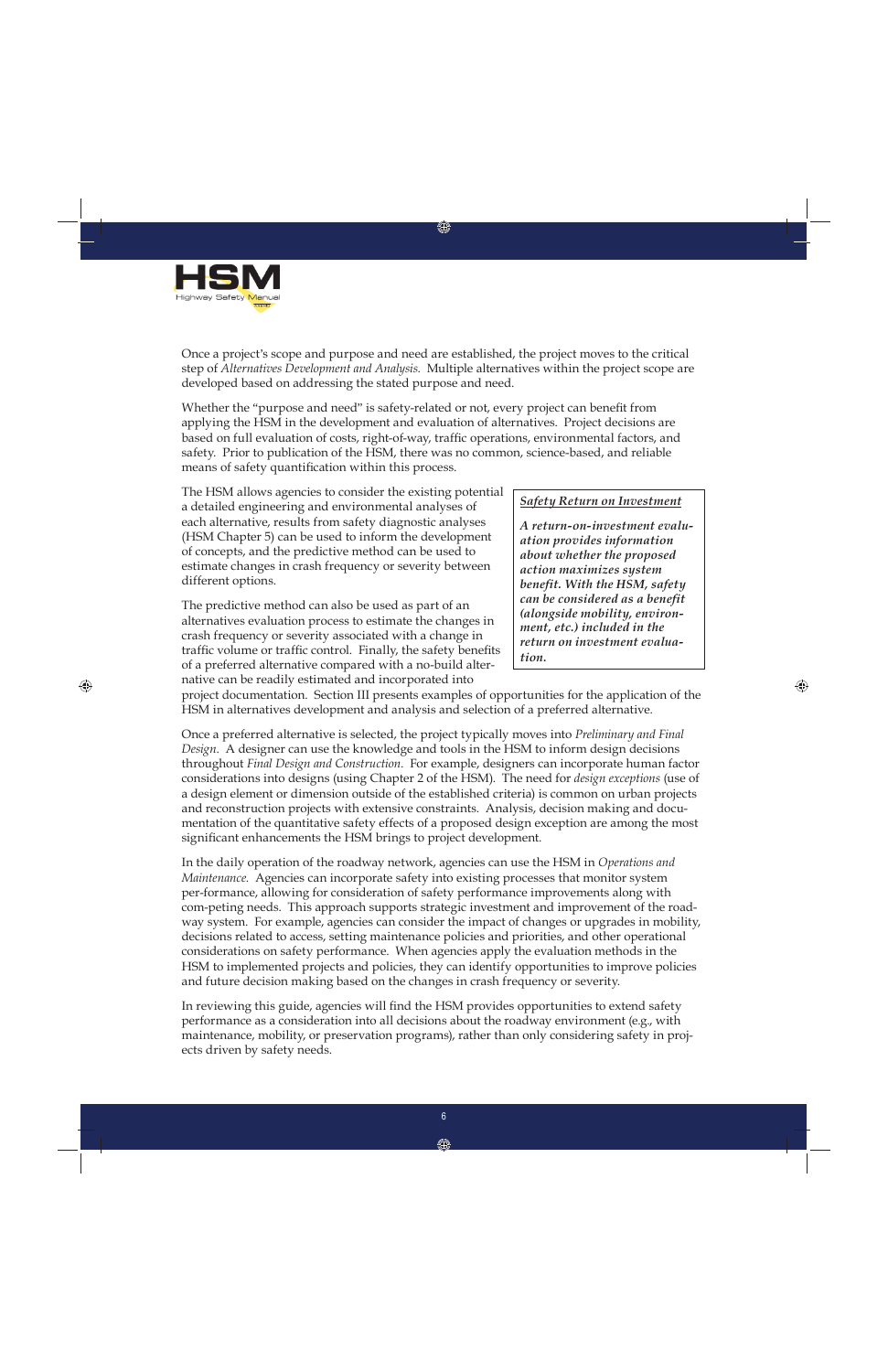

### **3. Resources for Application of the HSM**

Several tools and resources exist to support the application of the HSM. Tools for implementing the HSM include:

- The AASHTO*Ware SafetyAnalyst* software supports HSM Part B: Roadway Safety Management (http://www.safetyanalyst.org).
- The I*nteractive Highway Safety Design Model* (IHSDM) software (http://www.ihsdm.org) supports implementation of the HSM Part C Predictive Method.
- The *FHWA CMF Clearinghouse* (cmfclearinghouse.org) supports the use of HSM Part B: Roadway Safety Management and Part D: Crash Modification Factors.

Each HSM application example provided in this guide includes references to applicable tools.

Exhibit 2 lists and briefly describes different resources that support HSM implementation. Several web sites offer HSM guidance, technical assistance, case studies, and training opportunities:

- AASHTO web site at http://www.highwaysafetymanual.org.
- FHWA Safety web site at http://safety.fhwa.dot.gov/hsm.
- TRB Highway Safety Performance Committee web site at http://www.safetyperformance.org.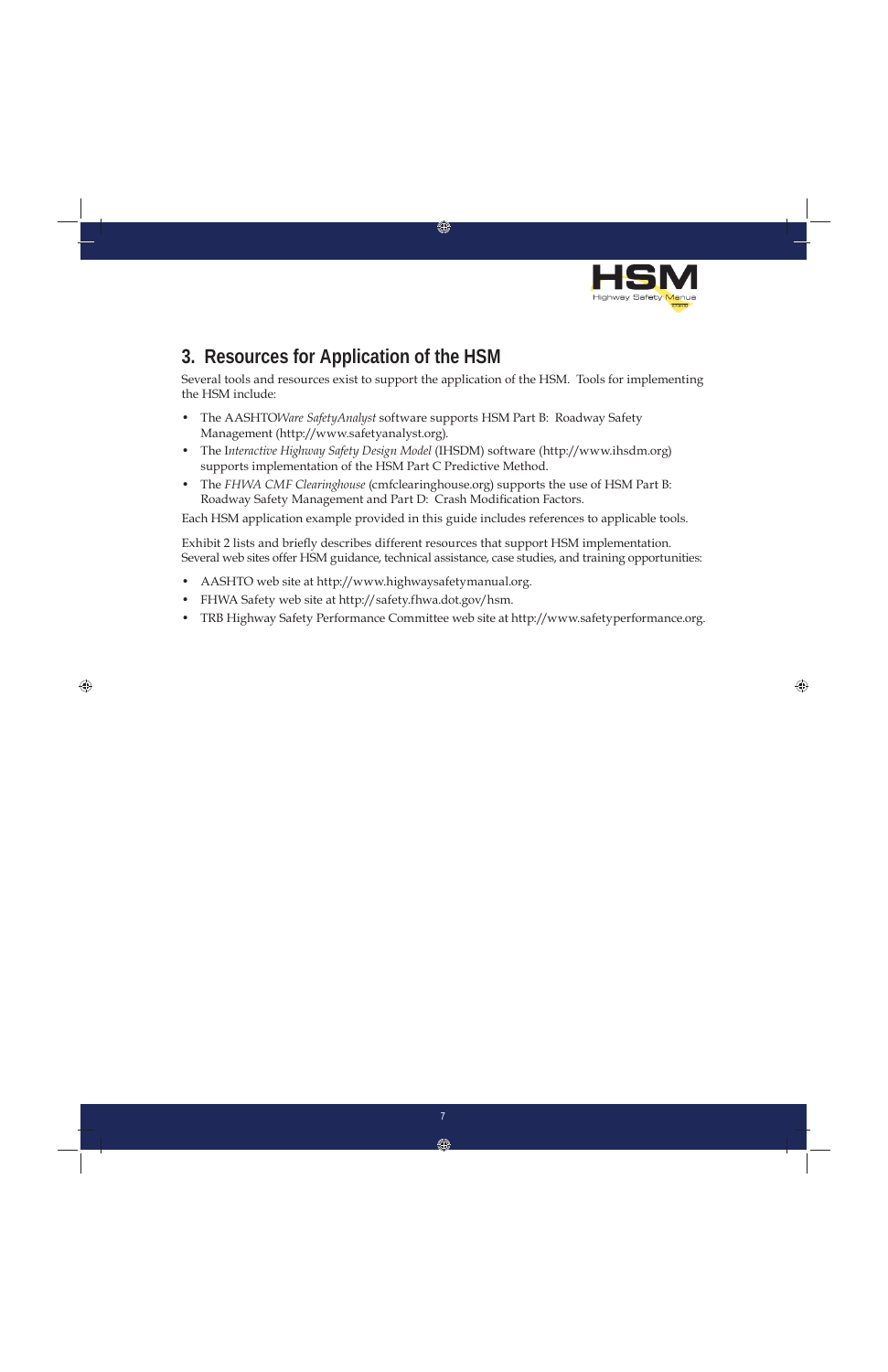

#### **EXHIBIT 2**

Resources to Support the Implementation and Institutionalization of the HSM



## **Implementation and Institutionalization**

#### **Guidance**

- **Integrating the HSM into the Highway Project Development Process** (FHWA) Presents opportunities for the integration of the HSM into agency functional areas for all projects not just those initiated to improve safety performance (http://safety.fhwa.dot.gov/hsm).
- **HSM Implementation Guide for Managers** (FHWA) Guidance to amanagers of state and local agencies for the implementation of the HSM (http://safety.fhwa.dot.gov/hsm).
- **HSM User Guide** (NCHRP 17-50) Step-by-step presentaetion of application of the HSM *Forthcoming Spring 2012.*
- **HSM Training Guide** (FHWA) Lists current training available to help institutionalize the HSM (http://safety.fhwa.dot.gov/hsm).
- **Human Factors Guidelines for Road Systems** (NCHRP Report 600):
- http://www.trb.org/Main/Blurbs/159691.aspx.
- **FHWA Guidance for Preparing and Processing Environmental and Section 4(F) Documents**, FHWA Technical Advisory T6640.8A: http://environment.fhwa.dot.gov/projdev/impTA6640.asp.
- **Integrating Road Safety into NEPA Analysis: A Primer for Safety and Environmental Professionals**: http://safety.fhwa.dot.gov/hsip/tsp/fhwasa1136/fhwasa1136.pdf.

#### Technical Support

- Highway Safety Manual web site: http://www.highwaysafetymanual.org.
- HSM User Discussion Forum offers technical assistance for the feedback from HSM users http://www.hsmforum.org.

#### Software Tools

- SafetyAnalyst AASHTOWare: http://www.safetyanalyst.org.
- Interactive Highway Safety Design Model: http://www.ihsdm.org.
- FHWA Crash Modification Factors Clearinghouse: http://www.cmfclearinghouse.org.

#### **General Information**

- HSM-related resouces: http://safety.fhwa.dot.gov/hsm.
- HSM Case Studies (FHWA) Case studies of states applying the HSM and related software (http://safety.fhwa.dot.gov/hsm).
- Highway Safety Manual On Line Overview Course (FHWA-NHI-380106) (http://www.nhi.fhwa.dot.gov/training) additional HSM courses available.
- HSIP Manual: http://safety.fhwa.dot.gov/hsip/resources/fhwasa09029/fhwasa09029.pdf.
- TRB Highway Safety Performance Committee web site: http://www.safetyperformance.org research and support activities for the HSM and the broader context of highway safety performance.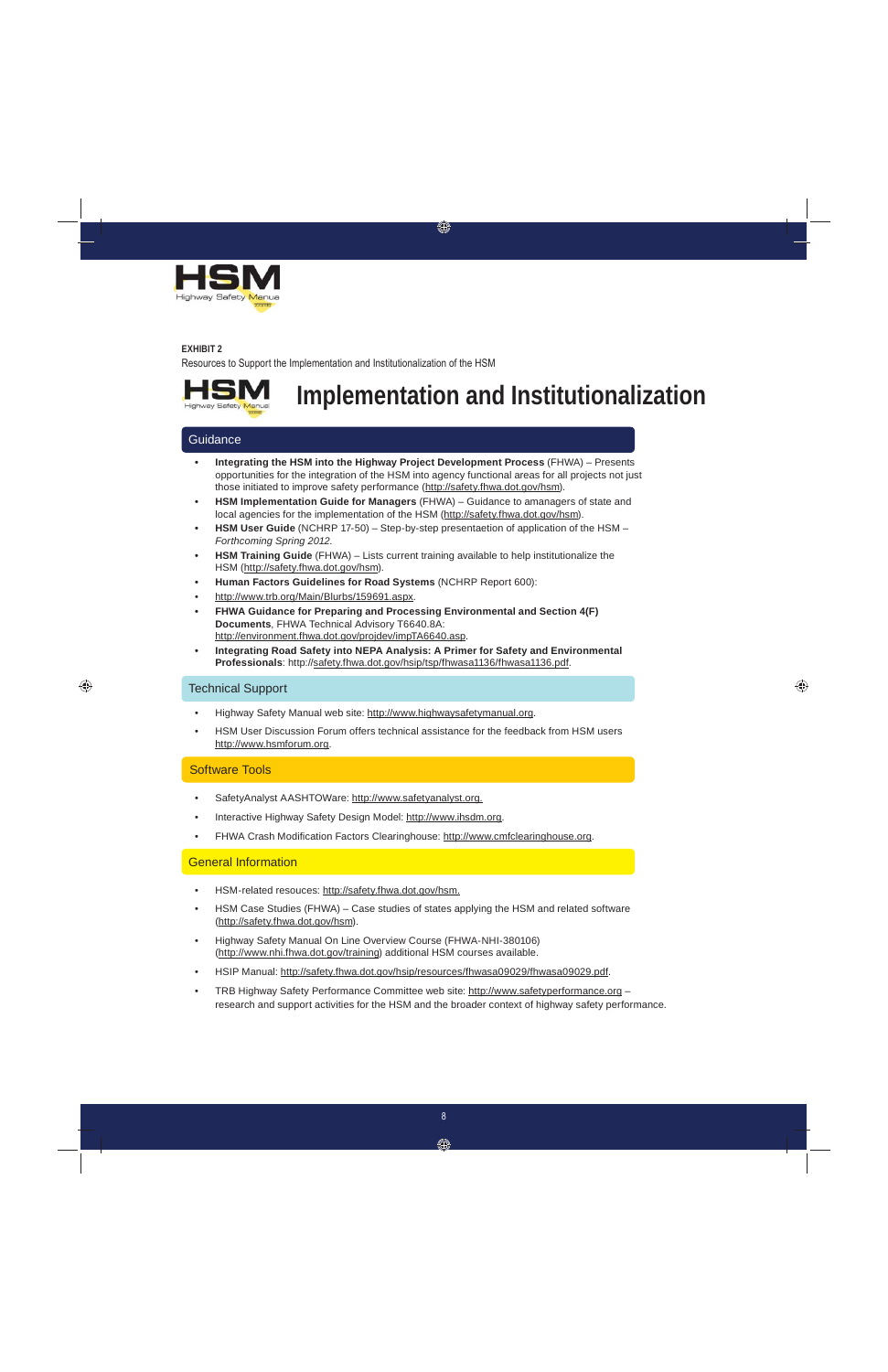

## **II. Applying the HSM in Planning**

*Planning* is the first stage of the project development process. It is the stage in which broader community visions and goals are related to the transportation system and multimodal transportation network is evaluated to identify priorities, projects, programs, and/or policies to address long-term (i.e., 20 years) system needs. The broad range of potential needs can relate to such issues as enhancement of mobility and accessibility, policy recommendations, pedestrian and bicycle connectivity programs and projects, signal system coordination, transit improvements, freight systems, coordination of land use, intelligent transportation system improvements, safety needs, or parking system management.

Systems planning ranges from the initial definition of a community vision to the actual monitoring of the performance of the projects that have been implemented. The primary purpose of systems planning is to provide the information necessary and needed by decision-makers to make choices about investment in the transportation system consistent with a community's vision.<sup>2</sup> System planning often starts with policy-level documents leading to modal plans and programs. The modal plans and programs can be mode-specific (e.g., freight, transit, nonmotorized, and highway) and documented in one comprehensive plan or by separate plans that focus on select topic areas. The planning process should consider the interaction among different modes in developing a multimodal system plan. At the regional level, the mode-specific and multimodal plans often culminate in a prioritized list of projects for the 20-year horizon of the plan. In some cases, the long range plans will also identify the need for additional refined analysis in a specific corridor or subarea within the community.

Quantitative performance measures in safety commonly include crash frequency, fatal and serious injury crashes, or percent changes in crash frequency or severity. Safety performance (e.g., crash frequency or crash severity) of alternative transportation networks under consideration can be estimated and compared to each other to evaluate safety conditions under different scenarios. The differences in safety performance between the various transportation networks should then be considered as one of the decision factors along with the differences in traffic operations (e.g., level of service), environmental impacts (e.g., air quality), or neighborhood livability (e.g., pedestrian access to transit).

This section discusses how agencies can use tools in the HSM to evaluate safety performance and support the integration of safety explicitly in long range transportation plans and more specifically in corridor studies. State departments of transportation have safety analysis business units that may be able to provide support to local agencies in acquiring the data and/or conducting safety analysis.

<sup>2</sup> NCHRP 541: Consideration of Environmental Factors in Transportation Systems Planning, page 9.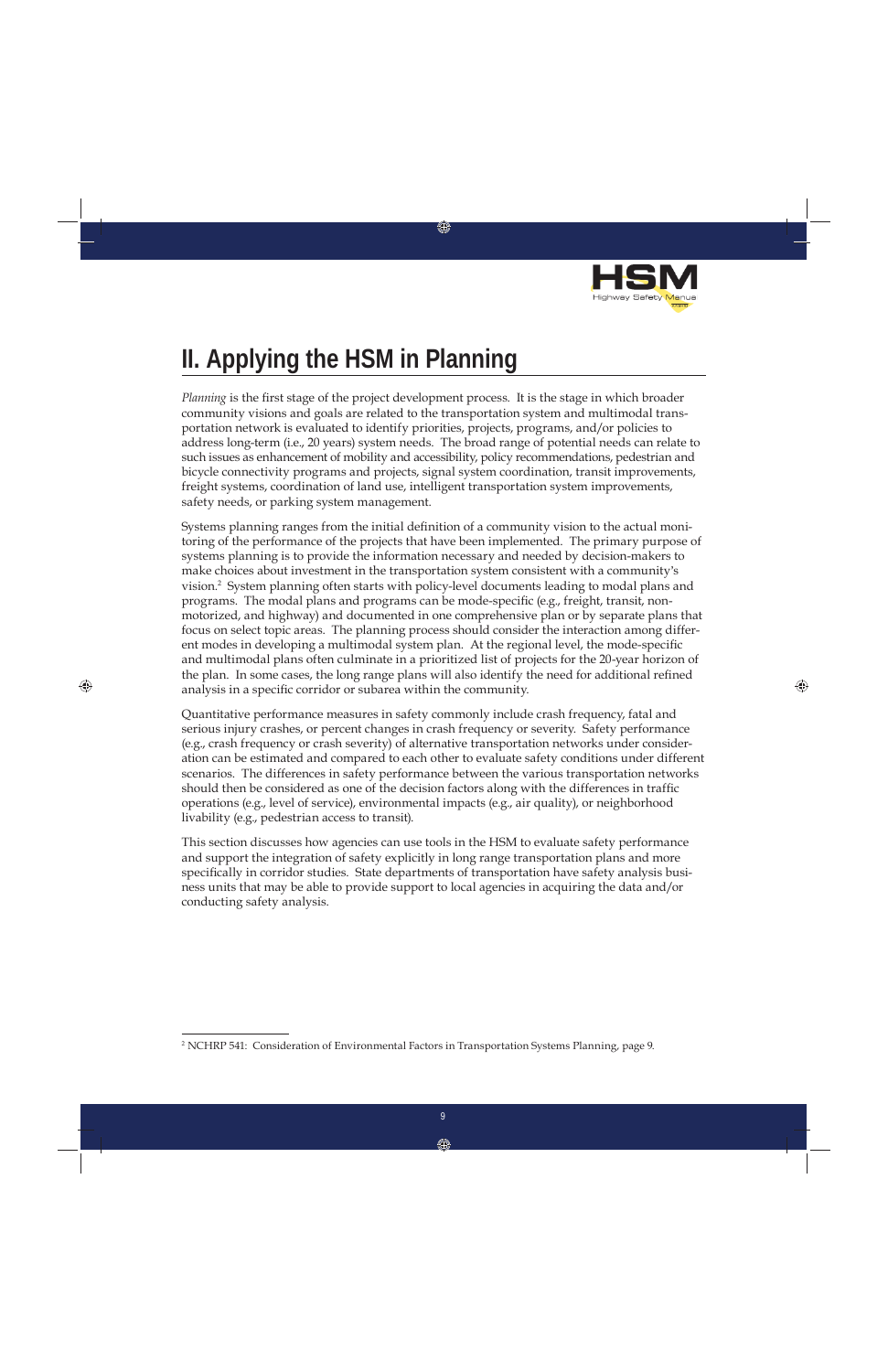

### **1. Integrating Highway Safety Manual Analysis Methods into a Long Range Transportation Plan**

Federal legislation has increasingly emphasized the importance of safety in transportation planning. The intent is not just to identify safety-specific projects, but to explicitly consider the impact of planning decisions on crash frequency and severity. For example, if an agency is considering an access management policy on all arterial roadways throughout the community, the change in crash frequency or severity can be a consideration in the decision-making process in addition to potential traffic operations and/or economic impacts. Part D of the HSM provides crash modification factors (CMF) quantifying the effects of changing driveway density on urban and suburban arterials. Or if a community is considering a "roundabout first" policy, CMFs related to roundabouts and the effects of changing intersection traffic control to a roundabout are provided in the manual.

If a community is undertaking a long range planning process to identify 20-year transportation system needs, one of the early activities is to evaluate existing transportation conditions related to mobility and accessibility, pedestrian and bicycle connectivity, and transit service. Part B of the HSM provides network screening methods to identify sites with potential for safety improvement. These sites can be evaluated to identify specific improvements and subsequently prioritized alongside other sites with particular capacity, operational, or connectivity needs. The agency can then use the results from this process to develop a prioritized list of sites for project programming and forward some of these projects into the regional planning process.

*NCHRP 546: Incorporating Safety Into Long Range Transportation Planning* demonstrates the feasibility of estimating the safety performance of different transportation networks at the transportation analysis zone (TAZ) level. While not part of the HSM, the concepts from this research could be used as part of the future network evaluation stage of a long range transportation plan. Future versions of the software PlanSafe will simplify implementing these concepts.

### **2. Integrating the Highway Safety Manual into Corridor Planning**

As an outcome of the long range planning process, an agency may undertake a refined corridorspecific plan. In this type of project, the effort may be focused on evaluating alternative crosssections, functional classifications, access management concepts, use of a context-sensitive solutions, etc., for a specific corridor. For example, it may be that a community's long range plan identified the need for additional roadway capacity in a corridor without specific details on the proposed facility. The corridor-specific plan would examine additional considerations related to the corridor cross-section and interaction with adjoining land uses and stakeholders needs. Options for medians (including type and location), number of lanes, and/or provision of on-street parking are among the issues that may be considered in this process.

The HSM predictive method can be used to estimate the changes in crash frequency of many of these geometric features for different facility types. Alternatively, an agency can estimate the influence of the type and frequency of intersections, driveways, parking, or median types on the crash frequency for an urban or suburban arterial. Such information may be useful in assessing the effects of different land use plans for a subarea, each requiring a different road network characteristic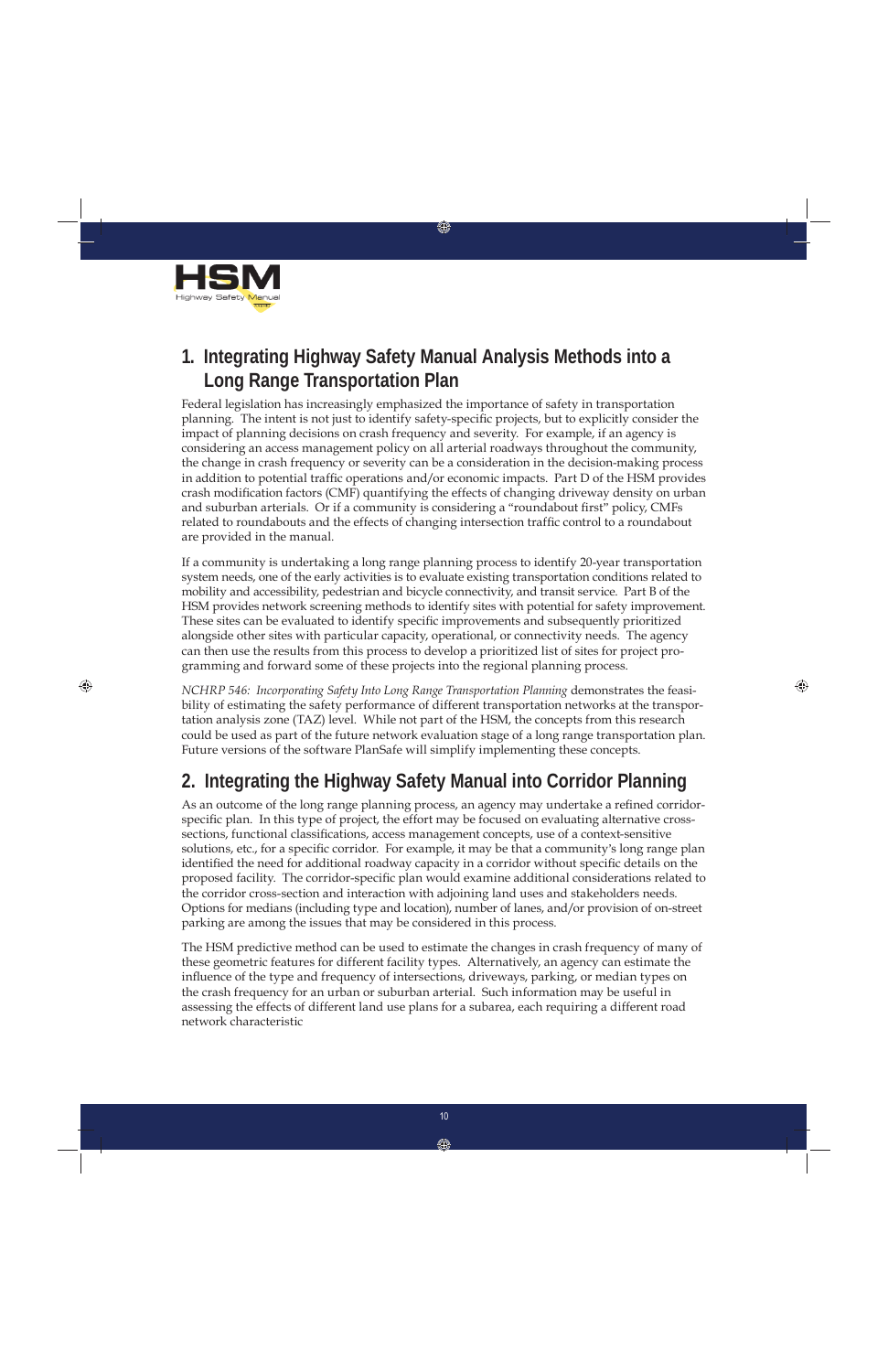

Further, a variety crash modification factors (CMF) from Part D of the Highway Safety Manual could be applied to the corridor to estimate the change in crash frequency on the corridor under possible alternative development concepts.

### **3. Tools to Support Application of the HSM in Planning**

**Tools to Support HSM Application in the Long Range System Planning Process**

*AASHTOWare SafetyAnalyst* is a tool that can be used to perform planning-level screening. *SafetyAnalyst* allows the user to select from a variety of safety performance measures and screening methods (listed in Chapter 4, Part B of the HSM) to identify sites or corridors with potential for safety improvement. The agency can use this tool to screen the transportation network or part of the network, where the minimum required data are available for the analysis. For more information, visit http://www.safetyanalyst.org. Other agency-specific or commercial software may be available or under development to incorporate some or all of the performance measures and screening methods in the HSM.

FHWA developed a case study showing how Ohio DOT is using *AASHTOWare SafetyAnalyst*  to assist with all steps of their safety management system, including: network screening, diagnosis, countermeasure selection, economic appraisal, prioritization, and countermeasure evaluation. More case studies can be found at http://www.safety.fhwa.dot.gov/hsm (FHWA 2012).

The FHWA Safety Performance Measure Primer is also available as a resource to help identify additional performance measures. http://www.safety.fhwa.dot.gov/hsip/tsp/fhwahep09043/ sources.cfm

*PlanSafe* is a software tool that was developed through NCHRP. While macro-level safety prediction approaches (such as PlanSafe) are not included in the first edition of the HSM, agencies can use PlanSafe to compare differences in crash frequency or severity across different future development and network scenarios. More information about this tool is available at the TRB web site. An updated version of the software is anticipated in the summer of 2012.

#### **Tools to Support HSM Application in Corridor Planning**

Spreadsheets are available to perform basic HSM predictive analysis. This includes the spreadsheets developed as part of the NCHRP 17 38 HSM Training Materials project for training purposes. The Alabama Department of Transportation (ALDOT) and Virginia Department of Transportation (VDOT) released a set of spreadsheets that extends the functionality and ease of use of the NCHRP 17 38 spreadsheets. These spreadsheet tools are available from the TRB Highway Safety Performance Committee web site: http://www.safetyperformance.org. Other states, such as Illinois and Washington developed state-specific spreadsheet tools that can be used for corridor planning.

Most state departments of transportation have some type of safety analysis and/or crash data analysis unit. This group will manage statewide safety programs such as the state Strategic Highway Safety Plan. The group may also manage safe routes to schools, safety belts, commercial vehicle, or impaired driving programs. Most states will also have traffic records/ data analysis units that work with state crash data records. The staff in data analysis units and the safety analysis units can be called upon to support local efforts to integrate safety into planning.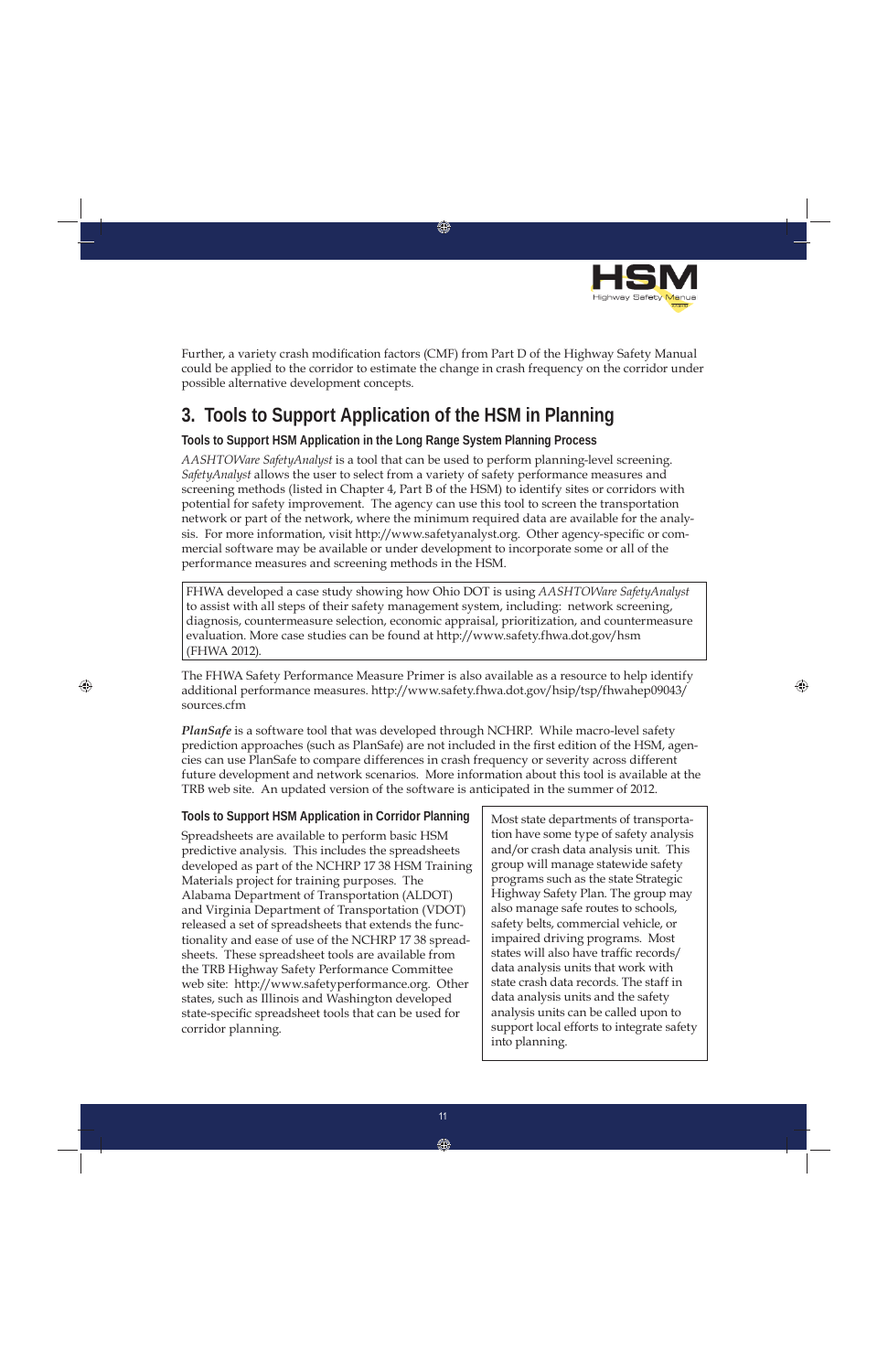

The FHWA CMF Clearinghouse is an on-line, free database of treatments and crash modification factors (http://www.cmfclearinghouse.org). The user can query specific treatments (also known as countermeasures) in the on-line database of over 4,000 CMFs. It includes all CMFs published in the HSM as well as those published since the HSM was released. The FHWA updates the Clearinghouse regularly.

### **4. Example Application: Long Range Transportation Plan**

The following scenario presents an example of how a MPO would apply the HSM in a long range transportation plan. The example application introduces a hypothetical scenario to demonstrate an application of the HSM as part of a set of example discussions in subsequent sections. The examples in this guide are not provided to demonstrate how to perform the analysis but rather demonstrate how applying the HSM may be integrated into existing planning, design, and evaluation processes.

An MPO is developing their regional transportation plan. The local agency is conducting the needs assessment phase of the project. In addition to the pedestrian, bicycle, and congestion assessment, the MPO has conducted a network screening analysis on the major roadway systems (freeways and arterials) to identify particular corridors with potential for safety improvement. The MPO selected two performance measures from the HSM: equivalent property-damage only (EPDO), and excess expected crash frequency. Using the peak searching method, the analysis identified roadway segments where reported crashes exceeded the expected number of crashes based on the characteristics of the roadway and the safety performance function associated with that roadway type. This method took into account the variation in crash data from year to year. The agency identified several corridors that may benefit from investment and prioritized the corridors. Exhibit 3 summarizes the results. They identified the corridor on Route A, from milepost 5.6 to 8.1, as the corridor with the highest potential for safety improvement based on EPDO and excess expected crash frequency with forecasted future travel demand. The corridor will be studied further as part of the next stage in the regional planning process.

| <b>Corridor Description</b>    | <b>EPDO Score</b><br>(PDO crashes per year) | <b>Excess Expected Average</b><br><b>Crash Frequency</b><br>(fatal and injury crashes per year) |
|--------------------------------|---------------------------------------------|-------------------------------------------------------------------------------------------------|
| Route A, milepost 5.6 to 8.1   | 92                                          | 45                                                                                              |
| Route E, milepost 0 to 1.3     | 38                                          | 35                                                                                              |
| Route C, milepost 72.1 to 90.0 | 41                                          | 28                                                                                              |

**EXHIBIT 3** Example Application of the HSM in System Planning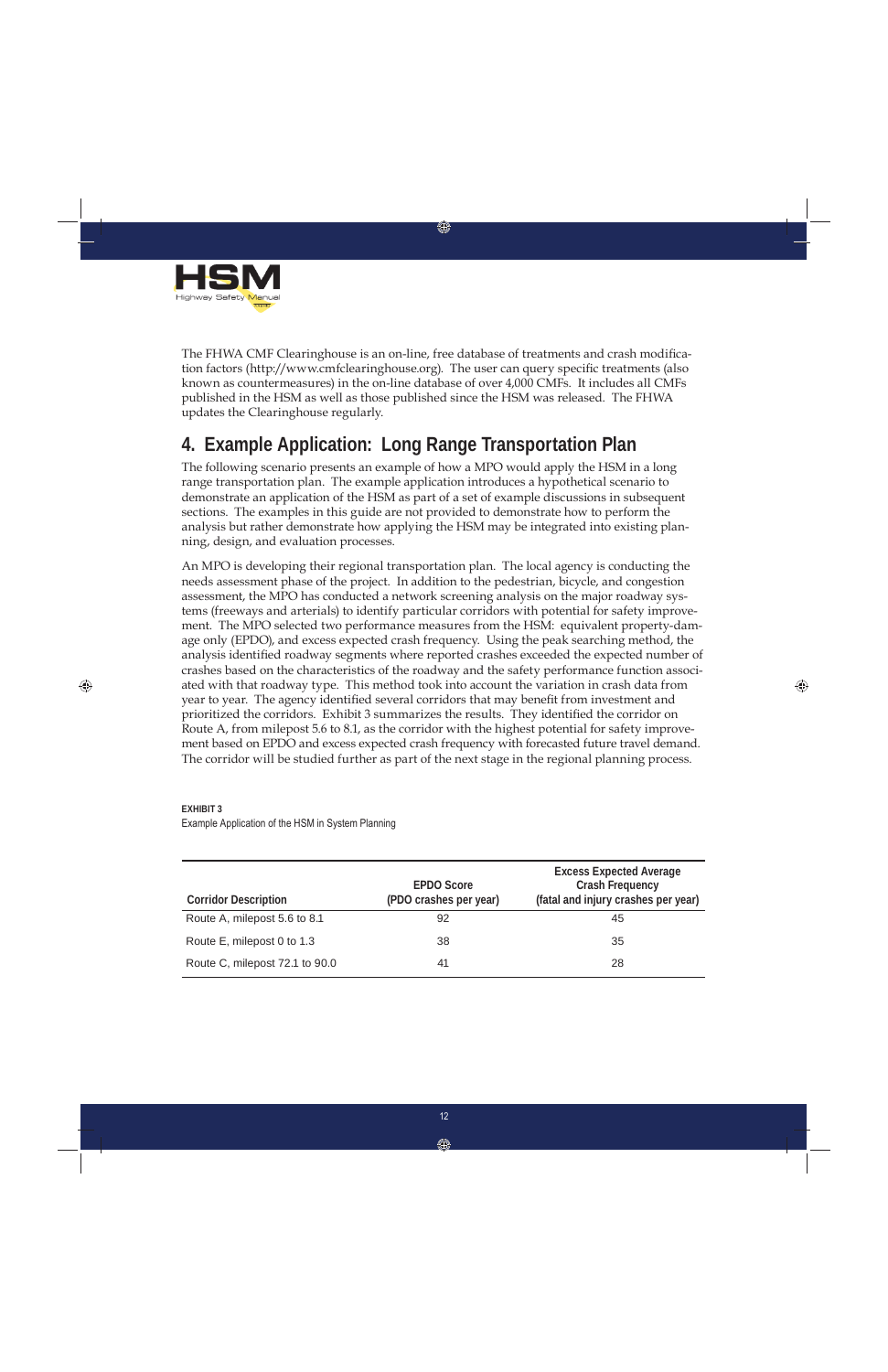

## **III. Applying the HSM in Alternatives Development and Analysis**

### **1. Project Scoping and "Purpose and Need"**

Planning agencies develop multiyear programs outlining system wide and corridor needs. From these efforts, an agency's project development process initiates actual implementation of elements of the program. A project will be identified to move forward within a set project scope. The project scope includes defined limits, resource budget and a schedule for eventual completion including construction.

Every project has a fundamental purpose or objective, typically reflecting the identified planning needs, such as providing improvements to mobility for a corridor or subarea, addressing infrastructure repair or rehabilitation based on input from asset management data, enabling expansion of modal choice (e.g., bus, bicycle, etc.), or improvements to address a public safety concern. Any of these objectives may be expressed as a project's purpose and need in an environmental evaluation document, also referred to as a NEPA document.

Once a project's scope and "purpose and need" are established, the project can move to the critical step of *Alternatives Development and Analysis*. Best project development practices emphasize development of multiple alternatives within the project scope, one of which is typically a "no-build" alternative.

As alternatives are proposed, they are first evaluated against the stated purpose and need. Multiple alternatives may be viable but may differ in meaningful ways that relate to their footprint, impacts to adjacent land use, design characteristics, traffic operational quality, and safety performance.

Within this typical project development process, agencies can apply the HSM to support explicit consideration of quantitative safety during alternatives development and analysis. In this stage of the project development process, agencies proceed with a detailed engineering and environmental analyses of each alternative, in an effort to understand the specific costs, impacts and attributes. This analysis will provide decision-makers with objective data to inform the decision on a preferred alternative, which is typically documented in a Categorical Exclusion (CE), or an Environmental Impact Statement (EIS).

"*NEPA analysis frequently assumes safety will be maximized solely through adherence to roadway design standards. Yet traffic crashes continue to be a fre-quent occurrence, even on newly con-structed roadways; and nationally, tens of thousands die each year in traffic crashes. Addressing this problem requires considering more than standards to maximize the safety of new transportation projects.*"

*Integrating Road Safety into NEPA Analysis: A Primer for Safety and Environmental Professionals (FHWA 2011).*

In the past, agencies and technical professionals were readily able to assess project impacts by applying quantitative tools and methods to estimate measures of noise and air quality, wetlands, threatened and endangered species, and an array of other features important to society. Similarly, through the methodologies established in the *Highway Capacity Manual (HCM)*,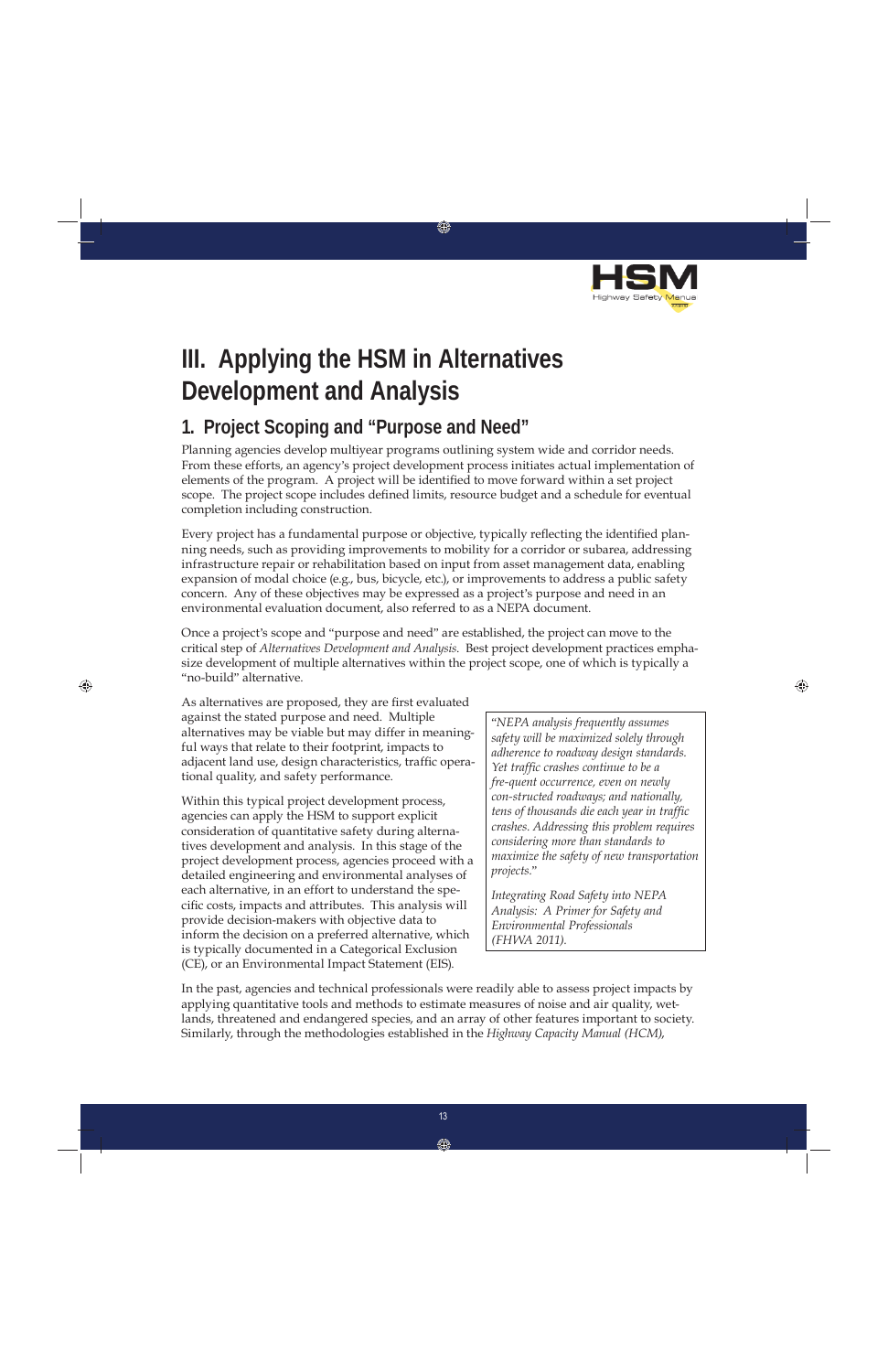

transportation professionals have access to sophisticated traffic operational tools to estimate speeds, delay, hours of congestion, etc. Databases and tools were also available to develop quantitative dollar cost estimates for construction and right-of-way. What has been lacking until the HSM was a science-based method for estimating safety performance in meaningful quantitative terms. In the absence of such methods, safety has typically not been a distinguishing factor among alternatives; and hence, has not typically influenced the ultimate decision.

This section discusses applying the HSM to incorporate safety into decisions made during alternatives development and analysis stage of the project development process. While the section focuses in particular on the use of the HSM in the NEPA process, the HSM can be used in a similar way for any project, regardless of whether a formal environmental process is required or not.

### **2. Applying the HSM in Environmental Analysis**

Projects requiring environmental analysis, as directed by the National Environmental Policy Act (NEPA), can particularly benefit from the use of the HSM in the following activities:

- Define purpose and need for the project.
- Define and refine the range of project alternatives.
- Analyze alternatives.
- Evaluate alternatives.
- Select alternative for implementation.

Exhibit 4, from the FHWA Practitioners' Primer: *Integrating Road Safety into NEPA Analysis* (2011), demonstrates the opportunities for integration of safety into NEPA analysis.

**Defi ne purpose and need for the project.** Purpose and need statements can refer to providing or enhancing mobility, repairing or replacing infrastructure in poor condition, addressing modal choice, or improving safety. While most projects do not identify safety as a primary purpose and need, the HSM provides methods for agencies to objectively define locations or projects for which the potential for safety improvement is indeed significant. For projects with safety as a primary driver, the tools and methods in the HSM allow agencies to identify historic crash characteristics and probable contributing factors to crashes, particularly fatal and serious injury crashes. An agency can use the predicted method in the HSM to calculate the historic and anticipated future safety performance (calculated using the predictive methods in the HSM) and the fundamentals of human factors in the HSM to identify safety-specific needs for a project and estimate the potential for safety improvement. Such an approach increases the likelihood that safety investments will be cost-effective. For other projects with different purpose and need statements, the HSM still has value as discussed below.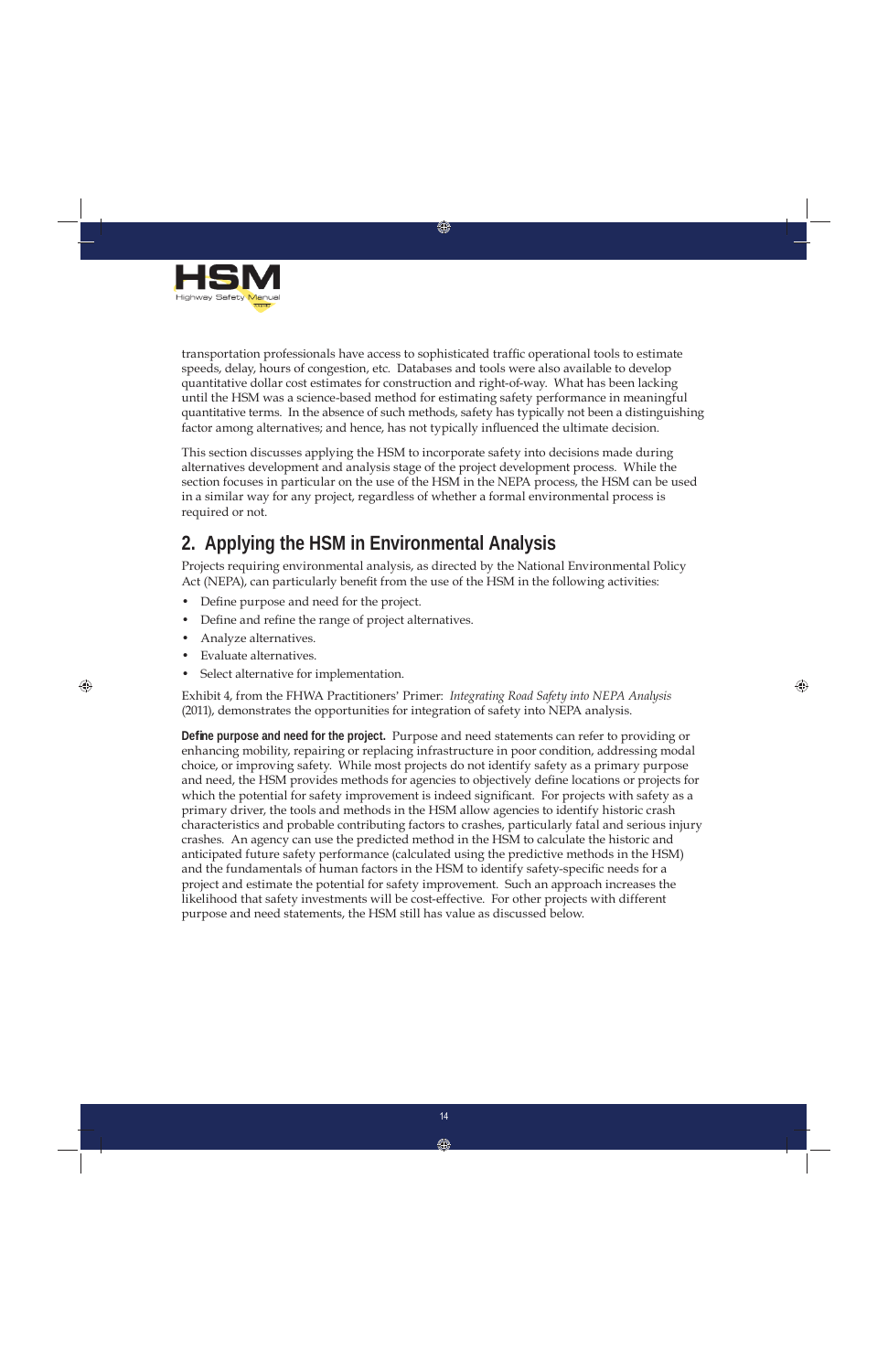

**EXHIBIT 4** Integrating Safety into NEPA Analysis



Source: FHWA, *Integrating Road Safety into* NEPA *Analysis*, 2011.

**Determine project scope.** An important part of a project's scope is the designation of the type of project. This designation translates to applicable design criteria. For projects involving an existing road in need of some improvement, there are two fundamental project types, reconstruction and rehabilitation. Reconstruction is associated with major change to the road crosssection, alignment, or both. Applicable design criteria often exceed that of the older road, necessitating significant and costly reconstruction. Most agencies have adopted alternative design criteria for road projects primarily driven by infrastructure repair, referred to by some as "3R" criteria (resurfacing, restoration, and rehabilitation). However, the use of full reconstruction criteria is often promoted as necessary or desirable to enhance safety. With adoption of tools and methods in the HSM, agencies can incorporate the historic safety performance of the existing road into their decision on the designation of project type. By designating a project as "3R" based on a review of its historic safety performance compared with expected performance per HSM information, agencies can reduce project costs and impacts by avoiding more costly reconstruction aimed at improving safety, when no such improvement is expected.

**Define and refine the range of project alternatives. The HSM can support the identification of likely** reasonable alternatives. Documentation for NEPA requires a discussion of the approach and rationale for selecting the reasonable alternatives for detailed analysis and an explanation for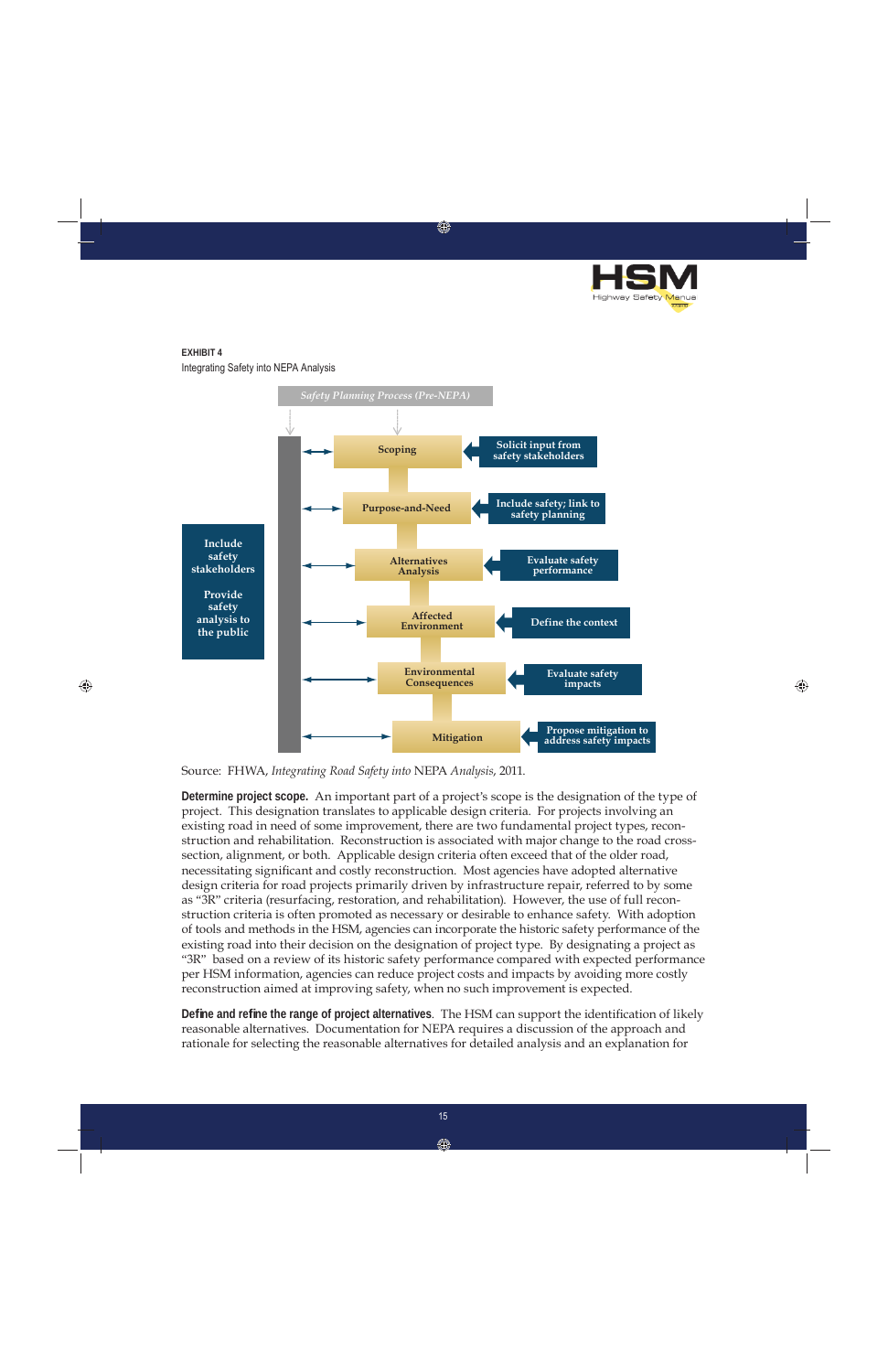

eliminating alternatives (*FHWA Technical Advisory T6640.8A: Guidance for Preparing and Processing Environmental and Section 4(F) Documents*). Agencies can use the predictive method in the HSM or use CMFs to quantify the anticipated change in crash frequency and/or severity across alternatives. This process can be iterative, allowing agencies to select feasible alternatives during the identification and screening of the alternatives. For example, an agency may consider reconstructing a two-lane rural highway. Using the HSM, the agency can perform a quick initial assessment of the order of magnitude of change in crashes for different combinations of lane and shoulder widths for given geometric and environmental conditions. If the assessment is conducted for a safety-specific project and the assessment indicates the likely benefit of some alternatives may be negligible or even adversely affect safety performance, the agency can eliminate some alternatives initially considered. The information derived from the HSM could then be part of the documentation needed to support the elimination of these alternatives.

**Analyze alternatives**. Tools and methods in the HSM support quantifying safety performance during alternative analysis. For urban and suburban arterials, the predictive method in the HSM offers the ability to assess the impacts of changes in geometric features or traffic volume on pedestrian and bicycle crashes.

**Evaluate alternatives**. The predictive methods in the HSM Part C provide the ability to quantify the anticipated safety performance for each alternative in terms of its anticipated crash frequency and severity. This evaluation can also include comparison with a no-build alternative and, if desired, translation of crash reductions into economic benefits based on guidance in Part B of the HSM.

**Select alternative for implementation.** For the first time, agencies are now able to make relative comparisons between alternatives based on the number of crashes or combinations of particular crash severities by using the predictive methods of Part C of the HSM. In the event that agencies select an alternative that does not have the highest predicted safety performance (e.g., because environmental or other impacts were greater for the particular geometric configuration), agencies can use the HSM to identify safety mitigation strategies to increase safety performance for the selected alternative.

Project decision making can be complex. It inherently involves tradeoffs among alternatives with differing performance attributes. Using the HSM to inform the decision making process does *not* place any requirements on an agency to select the alternative with the best safety performance any more than would making a decision solely based on capital cost. Furthermore, absent application of HSM and quantification of safety, the decision-maker has no way of knowing what if any safety tradeoffs exist.

The HSM is neither intended to be, nor does it establish, a legal standard of care for users or professionals. No standard of conduct or any duty toward the public or any person shall be created or imposed by the publication and use or nonuse of the HSM. Documentation used, developed, compiled or collected for analyses conducted in connection with the HSM may be protected under Federal law (23 USC 409).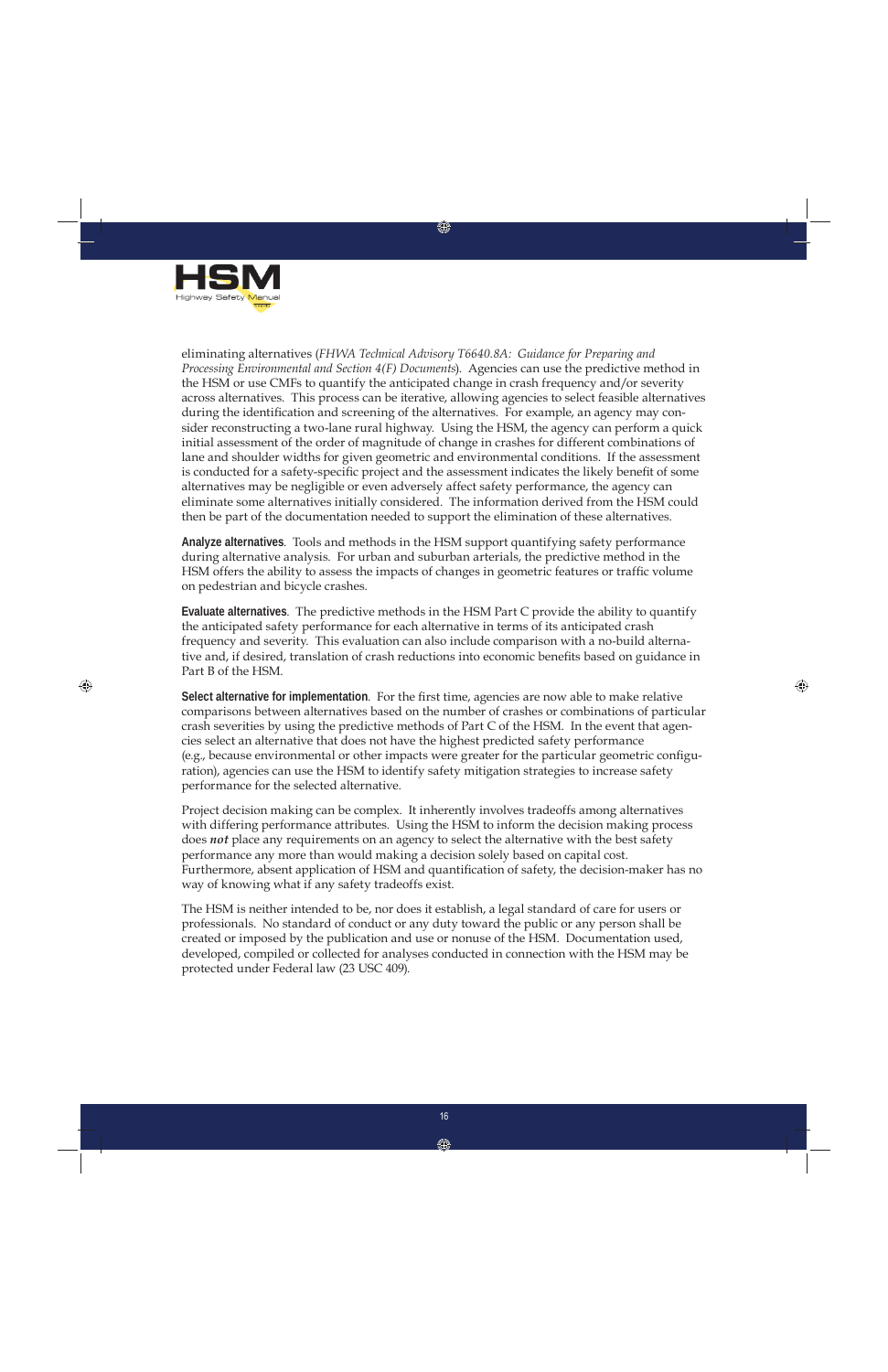

### **3. Tools to Support Application of the HSM in Alternatives Development and Analysis**

Applying the HSM in alternatives development and analysis primarily relies on using the HSM predictive method and CMFs.

Florida DOT District 6 (Tampa) analyzed a corridor-widening project on SR 574. As part of the analysis the DOT used the HSM to evaluate a design variation. The analysis quantified the anticipated impact of the design variation, resulting in a \$1.6 million reduction in overall project right-of-way costs.

More information about this case study is available at http://www.safety.fhwa.dot.gov/hsm/ casestudies/fl \_cstd.pdf (FHWA 2012).

Agencies can select from a variety of tools to perform a predictive analysis using the HSM. FHWA developed the IHSDM software tool that can perform several other analyses that are of value during the alternatives analysis process. More information is available at http://www. ihsdm.org. Agencies can also use spreadsheets to perform basic HSM predictive analysis. The NCHRP 17 38 spreadsheets and those from ALDOT and VDOT are available on-line from the TRB Highway Safety Performance Committee web site: http://www.safetyperformance.org. Other states, such as Illinois and Washington have developed state-specific spreadsheet tools that these agencies use during alternatives development and analysis.

The *FHWA CMF Clearinghouse* is an on-line, free database of CMFs to quantify the impact of treatments. Agencies can query the database on-line at http://www.cmfclearinghouse.org. FHWA updates the Clearinghouse regularly.

### **4. Example Application: Alternative Analysis**

This example application continues the hypothetical example presented in Section II.

*The MPO is now conducting a corridor study, consistent with NEPA requirements, on the corridor selected (Route A) with potential for safety improvement. The following demonstrates how such a study might be conducted and how the results might be summarized in a NEPA document.*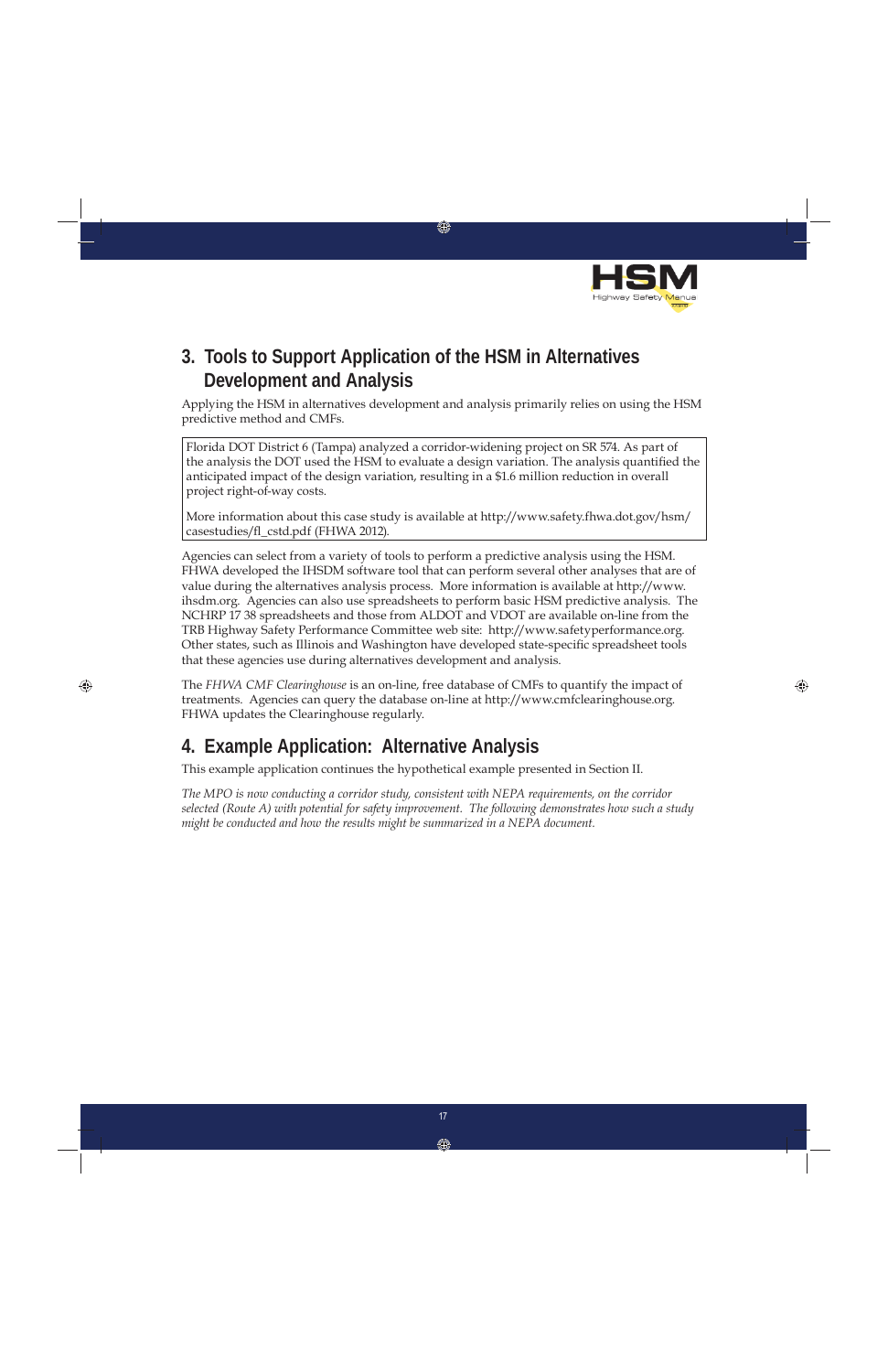

#### *Exhibit 5 illustrates and describes the three project alternatives: a no-build scenario, Alternative 1 and Alternative 2.*

**EXHIBIT 5** Project Alternatives for the Example Application



**No-Build Facility Description:**

- Urban arterial
- Commercial land use, with multiple direct access points
- Five lanes and 14-foot center two-way left-turn lane
- On-street parallel parking
- Sidewalk exists, 3 feet minimum in some locations



**Alternative 1 Facility Description:**

- Urban arterial
- Commercial land use
- Partial, four lanes with raised 14-foot median
- Partial, five lanes with center two-way left-turn lane
- Remove on-street parallel parking
- Provide bus pullouts at selected locations
- Modify to 12-foot sidewalk with 4-foot landscaped buffer

#### **Alternative 2 Facility Description:**

- Urban arterial
- Commercial land use, and consolidated driveways
- Two lanes in each direction with dedicated HOV lane
- Additional right-of-way for raised median and left-turn pockets at specific locations along entire corridor
- Remove on-street parallel parking
- Provide bus pullouts at selected locations
- Four-foot landscaped buffer with 5-foot pedestrian path

#### Source: (Graphics: CH2M HILL).

*Note: The project information and analysis results in these examples are hypothetical and for illustration purposes only. It does not reflect results from an actual analysis nor does it intends to serve as an example of the relative anticipated safety performance of these three alternatives for an actual project.*

*The agency used the HSM Part C to assess the current and future anticipated safety performance for the no-build conditions, Alternative 1, and Alternative 2.*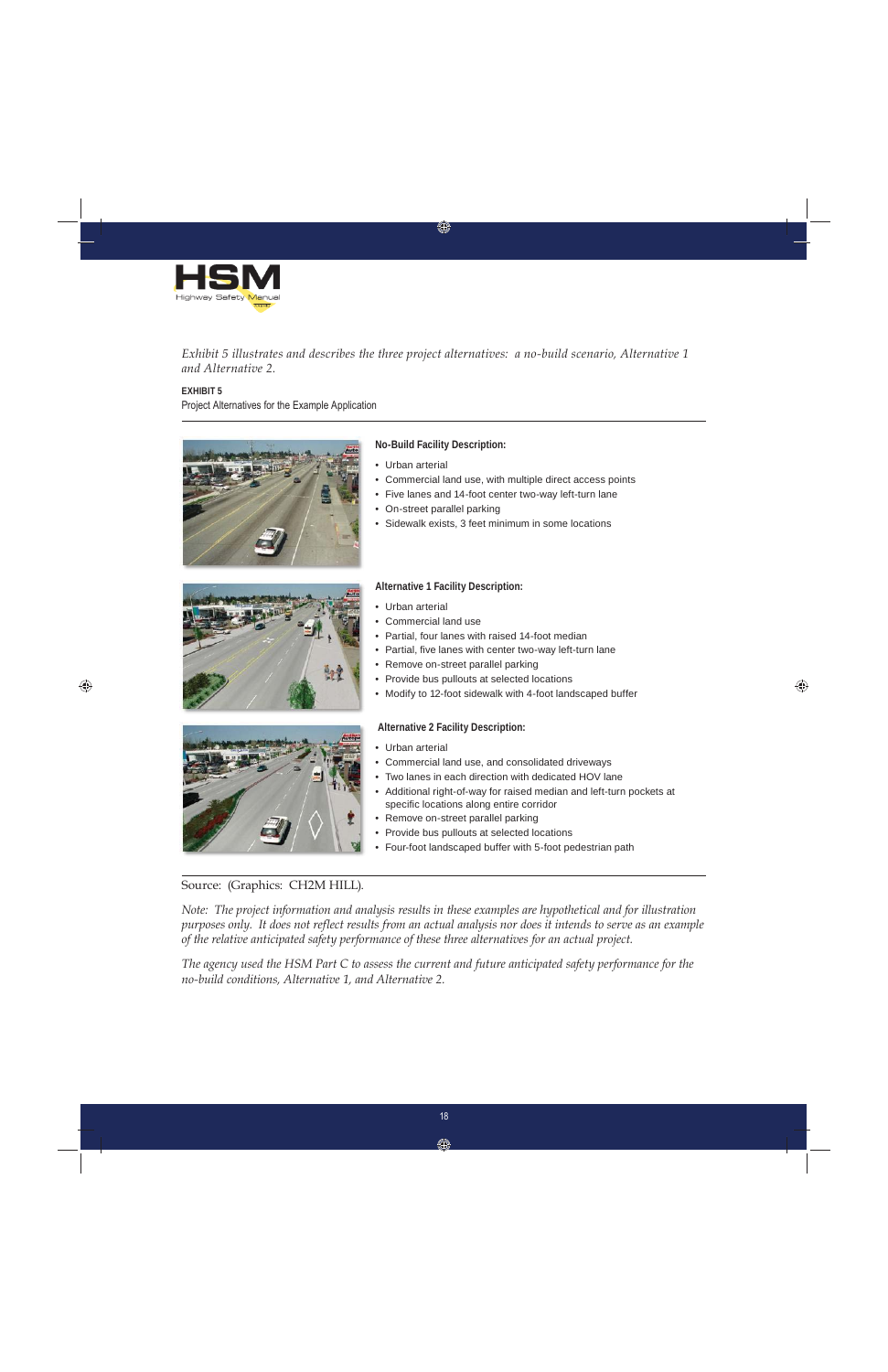

*Exhibit 6 presents the different components evaluated in the corridor safety study.*

#### **EXHIBIT 6**

Safety Analysis Approach for Alternatives in the Example Application

| <b>Alternative</b>   | Description of Alternative-Specific Features and Analysis Approach<br><b>Using the HSM</b>                                                                                                                                                                                                                                                                                                                                                                                                                                                                                                                                                                                                            |
|----------------------|-------------------------------------------------------------------------------------------------------------------------------------------------------------------------------------------------------------------------------------------------------------------------------------------------------------------------------------------------------------------------------------------------------------------------------------------------------------------------------------------------------------------------------------------------------------------------------------------------------------------------------------------------------------------------------------------------------|
| <b>No-Build</b>      | The Purpose and Need Statement was developed in part by evaluating<br>existing crash data, including identifying an overrepresentation of fatal and<br>serious injury crashes involving parked vehicles and vehicles turning left into<br>driveways along the most southern section of the corridor.                                                                                                                                                                                                                                                                                                                                                                                                  |
|                      | The agency used the predictive method in Chapter 12 of the HSM Part C to<br>quantify the safety performance (expressed in crashes in this example) for<br>the existing and future traffic volumes for the current corridor configuration.<br>This method accounts for the presence of on-street parking, the particular<br>driveway density of the project, and the presence of the two-way left-turn lane.<br>The agency used the analysis results and updated the Purpose and Need<br>Statement, so that it specifically refers to the need to reduce the fatal and seri-<br>ous injury crashes involving parked vehicles and left-turning vehicles on the<br>southernmost section of the corridor. |
| <b>Alternative 1</b> | The agency used the predictive method in Chapter 12 of the HSM Part C to<br>identify the crash frequency associated with Alternative 1 compared to the<br>no-build option. Alternative 1 represents the following changes from<br>the no-build:                                                                                                                                                                                                                                                                                                                                                                                                                                                       |
|                      | • Removal of on-street parallel parking,                                                                                                                                                                                                                                                                                                                                                                                                                                                                                                                                                                                                                                                              |
|                      | • Use of street-trees,<br>• Consolidation of a subset of driveways on a particular part<br>of the corridor, and                                                                                                                                                                                                                                                                                                                                                                                                                                                                                                                                                                                       |
|                      | • Installation of a median where left-turning driveway-related<br>crashes areoverrepresented.                                                                                                                                                                                                                                                                                                                                                                                                                                                                                                                                                                                                         |
|                      | The FHWA CMF Clearinghouse provides insight into the likely impact of dedi-<br>cated bus pullout locations along the corridor.                                                                                                                                                                                                                                                                                                                                                                                                                                                                                                                                                                        |
| <b>Alternative 2</b> | The agency used the predictive method in Chapter 12 of the HSM Part C to<br>estimate the change in crash frequency associated with Alternative 2 com-<br>pared to the no-build option. Alternative 2 represents the following changes<br>from the no-build: more comprehensive consolidation of driveways (as<br>compared to Alternative 1) and a raised median throughout the corridor with<br>left-turn pockets at predetermined locations.                                                                                                                                                                                                                                                         |
|                      | • Note: The agency did not consider the HOV as a lane that adds capacity<br>(additional general-purpose volume).                                                                                                                                                                                                                                                                                                                                                                                                                                                                                                                                                                                      |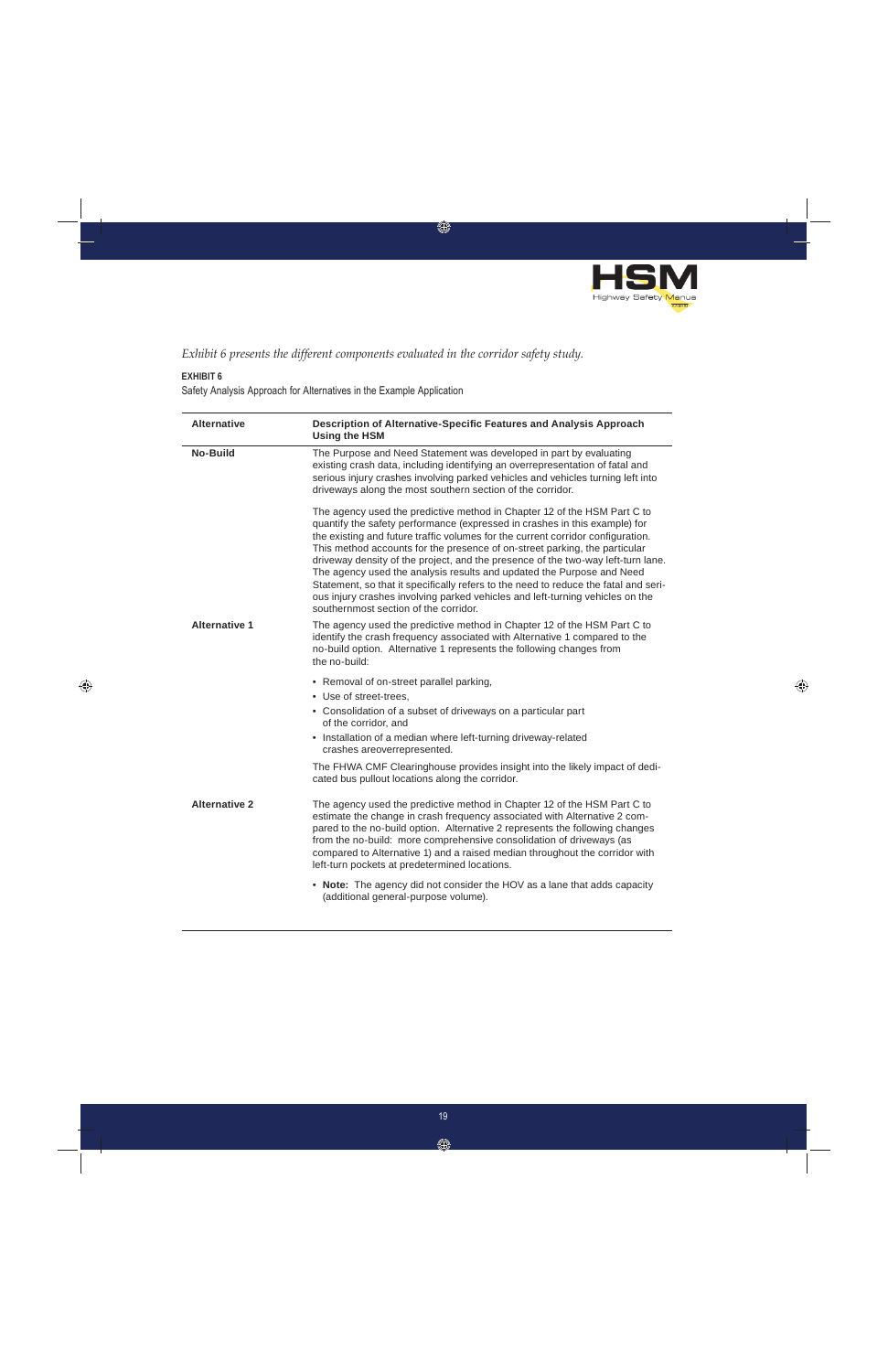

*Exhibit 7 summarizes the analysis results for the evaluation of the 2025 anticipated safety performance for the no-build option, Alternative 1, and Alternative 2.*

**EXHIBIT 7**

Safety Analysis Results for Future Safety Performance for Alternatives in the Example Application

| <b>Alternative</b>   | Results of Safety Analysis (2025)                                                                                                                                                                                                                                                                                                                                                                                                                                                                                                                                                                                         |
|----------------------|---------------------------------------------------------------------------------------------------------------------------------------------------------------------------------------------------------------------------------------------------------------------------------------------------------------------------------------------------------------------------------------------------------------------------------------------------------------------------------------------------------------------------------------------------------------------------------------------------------------------------|
| <b>No-Build</b>      | $N_{\text{expected}}^{\text{+}}$ = 110 fatal and injury crashes per year                                                                                                                                                                                                                                                                                                                                                                                                                                                                                                                                                  |
|                      | Discussion of results: It is anticipated that the existing facility will experience,<br>on average, 110 fatal and injury crashes per year in 2025. A corridor with<br>similar volumes and characteristics is anticipated to experience, on aver-<br>age, 62 crashes per year. The no-build option has an average potential for<br>improvement of 48 fatal and injury crashes per year.                                                                                                                                                                                                                                    |
| <b>Alternative 1</b> | $N_{\text{expected}} = 65$ fatal and injury crashes per year                                                                                                                                                                                                                                                                                                                                                                                                                                                                                                                                                              |
|                      | Discussion of results: It is anticipated that the existing facility will experience,<br>on average, 65 fatal and injury crashes per year in 2025. A corridor with simi-<br>lar volumes and characteristics is anticipated to experience, on average, 45<br>fatal and injury crashes per year, indicating an anticipated average potential<br>for improvement of 20 fatal and injury crashes per year. Alternative 1 is an-<br>ticipated to experience 45 fewer fatal and injury crashes on average per year<br>than the no-build option.                                                                                  |
| <b>Alternative 2</b> | $N_{\text{expected}} = 45$ fatal and injury crashes per year                                                                                                                                                                                                                                                                                                                                                                                                                                                                                                                                                              |
|                      | Discussion of results: It is anticipated that the existing facility will experience,<br>on average, 45 fatal and injury crashes per year in 2025. A corridor with<br>similar volumes and characteristics is anticipated to experience, on average,<br>34 crashes per year, indicating an anticipated average potential for safety<br>improvement of 20 fatal and injury crashes per year. Alternative 2 is anticipat-<br>ed to experience 65 fewer fatal and injury crashes on average per year than<br>the no-build option, and 20 fewer fatal and injury crashes on average per year<br>when compared to Alternative 1. |

 $^{\pm}$ N<sub>expected</sub> represents the anticipated expected average crash frequency.<sup>3</sup>

Based on Exhibit 7 the agency concludes:

- *Without improvement, it is anticipated the no-build alternative will experience, on average, 110 fatal and injury crashes per year in 2025.*
- *If the agency implements Alternative 1, on average, 65 fatal and injury crashes per year in 2025 are anticipated to occur.*
- *If the agency implements Alternative 2, on average, 45 fatal and injury crashes per year in 2025 are anticipated to occur.*
- *The difference in safety performance between the no-build and Alternative 1 is 45 average fatal and injury crashes on the corridor per year in 2025.*
- *The difference in safety performance between Alternative 1 and Alternative 2 is 20 average fatal and injury crashes on the corridor per year in 2025.*

<sup>&</sup>lt;sup>3</sup> The HSM defines the expected average crash frequency as the number of crashes anticipated per year, if the long-term average number of crashes at a site could be determined for a particular site (a segment or intersection) with a given set site conditions.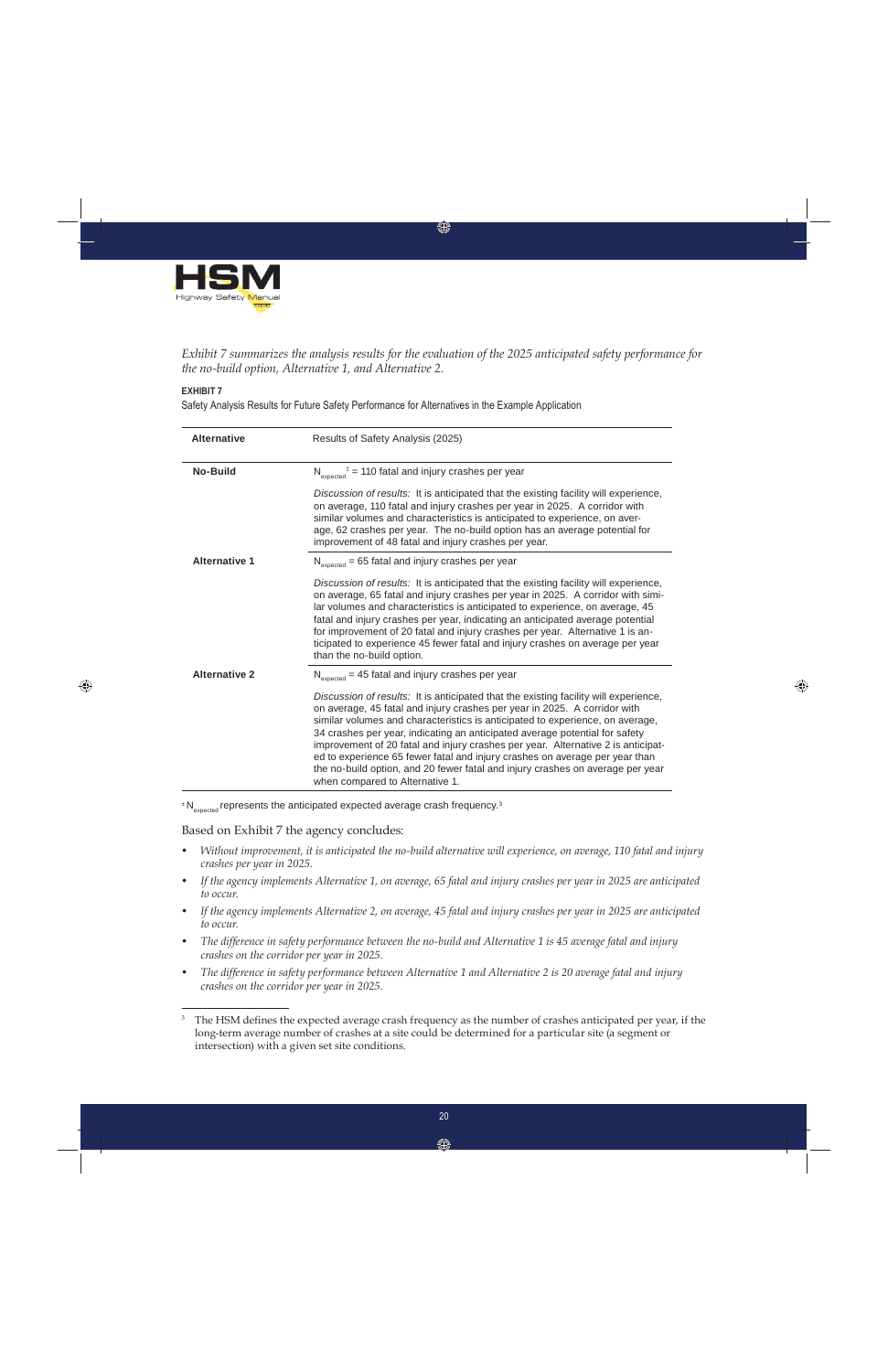

**Note**: The analysis summary only reports on the analytical results for the anticipated future safety performance of the different options. The agency did not make any recommendations for the implementation of one particular alternative based solely on results from the safety performance analysis. The HSM does not require an agency to implement a particular alternative based solely on the safety performance evaluation, and *is not intended to be a substitute for the exercise of sound engineering judgment* (AASHTO 2010; page 2 of the *Preface to the Highway Safety Manual*).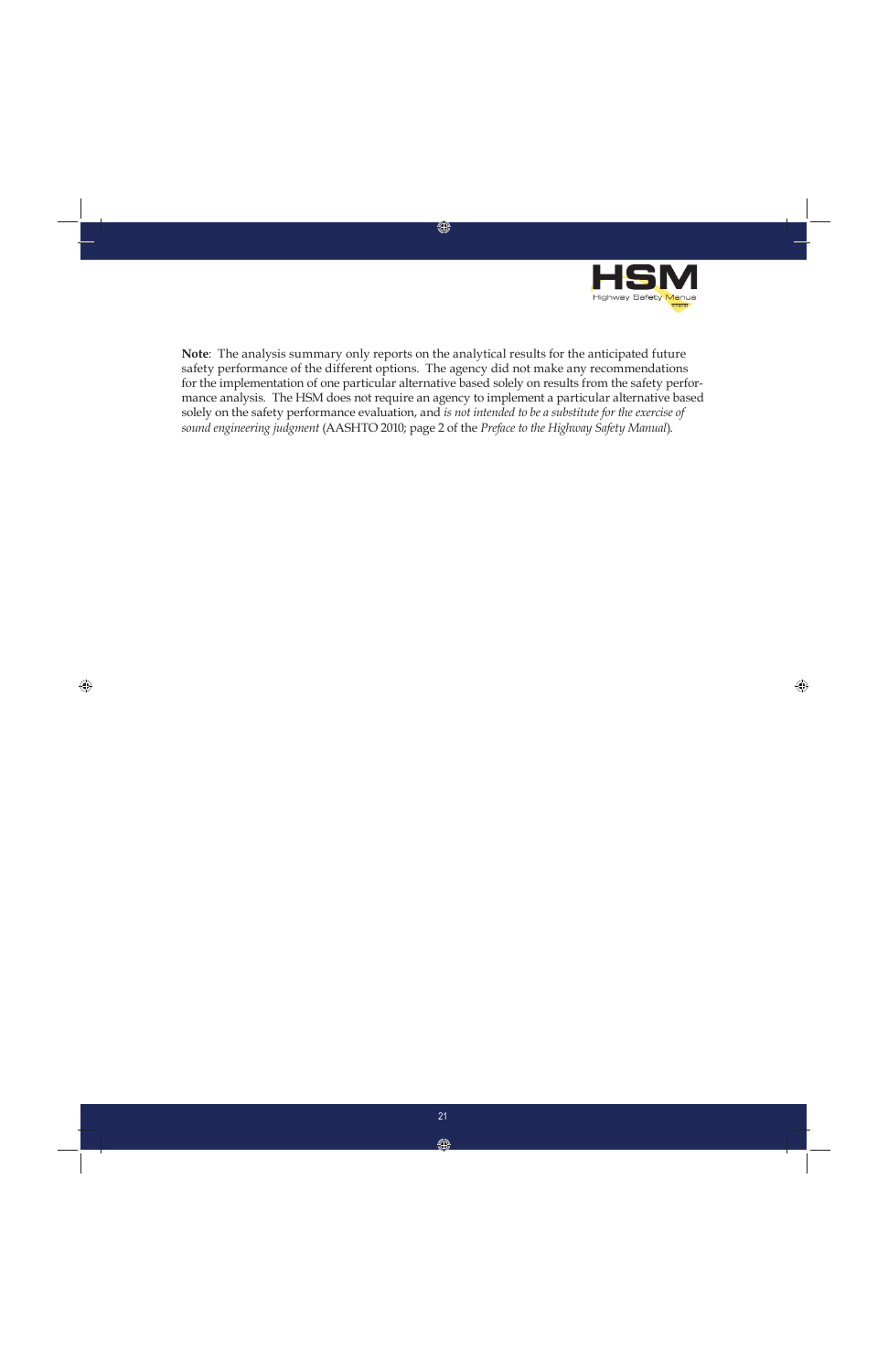

## **IV. Applying the HSM in Design**

### **1. Safety Performance-Based Design**

The highway design process has historically centered around applying established design criteria, such as published in the AASHTO Policy on Geometric Design. Highway engineers identify design controls - some of which are predetermined (e.g., terrain, design-year traffic, classification of the road), while others are selected (design level of service, design vehicles, design speed).

Historically, the geometric design criteria have been viewed as the means by which an acceptable level of safety is provided. However, as FHWA and AASHTO both note (Flexibility in Design, AASHTO Guide to Achieving Flexibility in Design) the basis behind geometric criteria includes many factors, (e.g., cost, maintainability, traffic operations) with safety being just one. Moreover, two designers using the same controls and same criteria may create two different alignment and cross-section solutions, with different expected safety performance.

With the HSM, the designer is now able to develop solutions based not just on design criteria, but also on quantitative safety performance, as measured by crash frequency and severity alongside operational and project-specific considerations. The designer can also apply sciencebased human factors fundamentals from Chapter 2 in the HSM to identify and assess design solutions based on user abilities and limitations. As a result, the HSM now allows agencies to perform what is referred to as "safety performance-based design."

This section discusses three such activities that agencies may implement to explicitly consider safety in design:

- Assess the safety impact of a design parameter.
- Evaluate the impact of design exceptions on safety performance.
- Review implemented projects to evaluate impacts of design criteria.

**Assessing safety impact of a design parameter.** During the design process, the designer considers options across multiple geometric elements (e.g., lane and shoulder width, curve radii, grade, etc.). The geometric, cross-section, and other project features are selected based on the applicable design criteria, with the primary goal of meeting the project-specific needs in a cost-effective manner. This design process involves choices and tradeoffs. While design manuals and standards are important in this process, balancing quantitative, science-based safety impacts of a design parameter against traffic operations and cost, allows the designer to make overall cost-effective system performance choices. With the HSM tools and approaches, designers can prepare preliminary plans, evaluate their safety performance, refine or adjust one or more elements and reevaluate the performance in a manner similar to balancing cut and fill. The inclusion or exclusion of features such as medians can be tested for safety performance. The predictive method and the CMFs in the HSM provide insight into the impact of individual parameters for particular highway types, as well as individual treatments.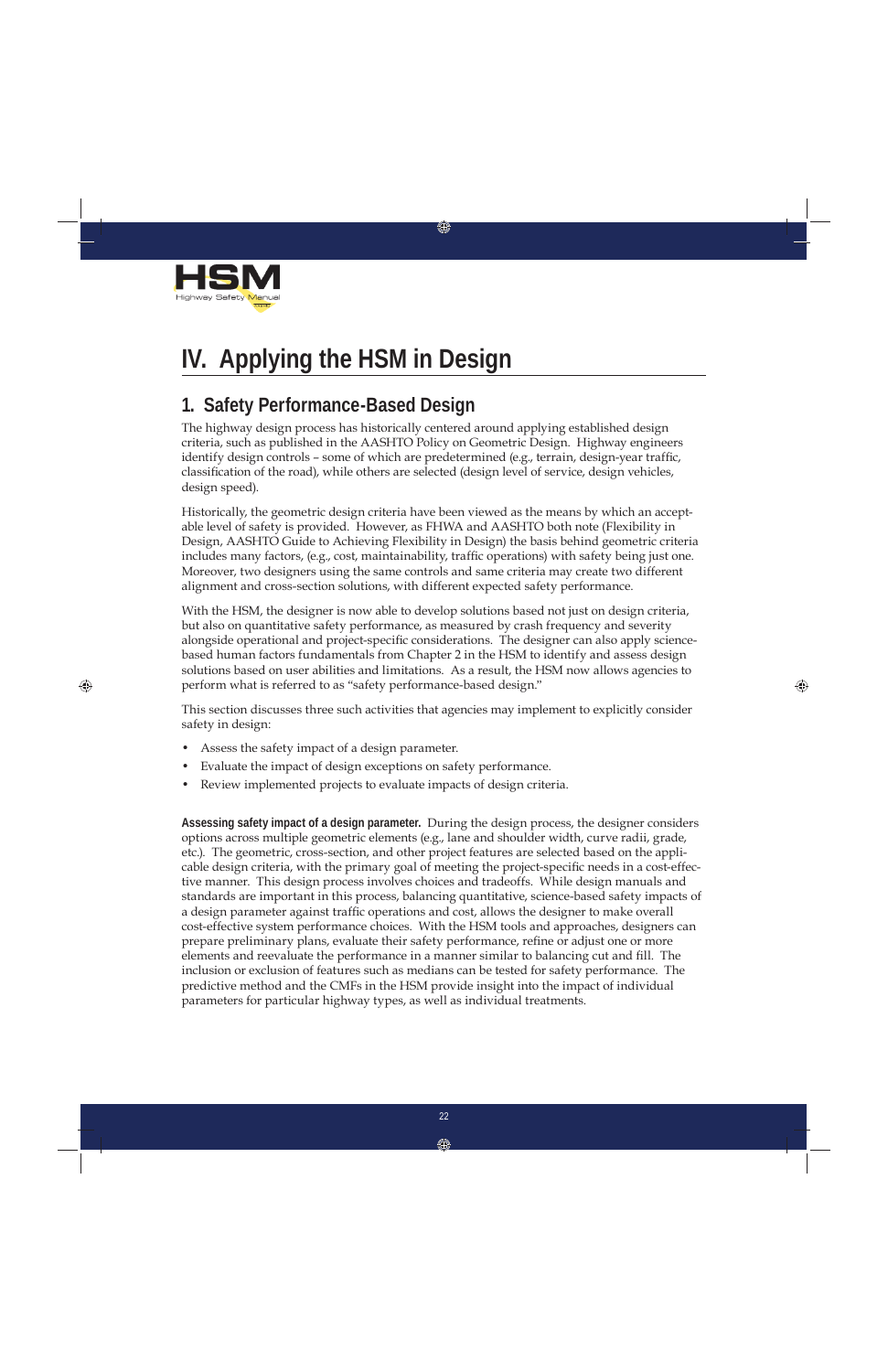

**Evaluating the impact of design exceptions on safety performance**. Design standards, guidelines and criteria are important; these provide consistency of roadway system deployment and benefits to quality control and ease of construction. Restrictions based on environmental concerns and available right-of-way may require a designer to consider *design exceptions* (also referred to as *deviation[s]*) from the established design guidelines and criteria. Design exceptions are common on urban and reconstruction projects with extensive constraints. Analysis, decision making and documentation of the quantitative safety effects of a proposed design exception are among the most significant enhancements the HSM brings to project development. Using the predictive method, the designer can now quantify the impact of a particular exception in terms of crash frequency or severity. This allows for a quantitative assessment of the relative impact of the exception. If a particular exception affects the safety performance of a project negatively, and there is a desire to proceed with the project, CMFs in the HSM may offer options for mitigation. FHWA's publication *Mitigation Strategies for Design Exceptions* (FHWA-SA-07-011) describes how such analyses can be done. Finally, the design exception process includes documentation in the form of a report and acceptance by a responsible party such as an agency's Chief Engineer. Documenting the basis for a design exception decision, including the quantitative safety analysis, is a valuable risk management tool for agencies.

**Reviewing implemented projects to evaluate impacts of design criteria**. Agencies regularly update geometric design standards, guidelines, and criteria to reflect advances in the science of operations, safety, and other related fields. The evaluation methods discussed in Chapter 9 of the HSM offer approaches to evaluate projects or bundles of similar projects to quantify the impact of variation in design criteria on safety performance. The HSM discusses different study designs, strengths and limitations of each, and particular considerations. By evaluating completed projects, agencies can update design criteria to incorporate and reflect their relative impact on project safety performance, thus providing continual opportunity for proactive approaches to lower crash or injury risk on the system. There are HSM methods that account for regression-to-the-mean (RTM), and, therefore, provide more accurate estimates.

The tools used to quantify safety performance in the activities described above are similar to those used in alternative identification and analysis (see Section III).

### **2. Design Decisions and the HSM**

The HSM does not require agencies to select a particular solution purely because it has the lowest associated crash frequency or severity. However, the tools in the HSM allow agencies to review a selected alternative (that may not have had the lowest associated crashes or severity) and evaluate opportunities to improve safety performance by using Part C or Part D of the HSM.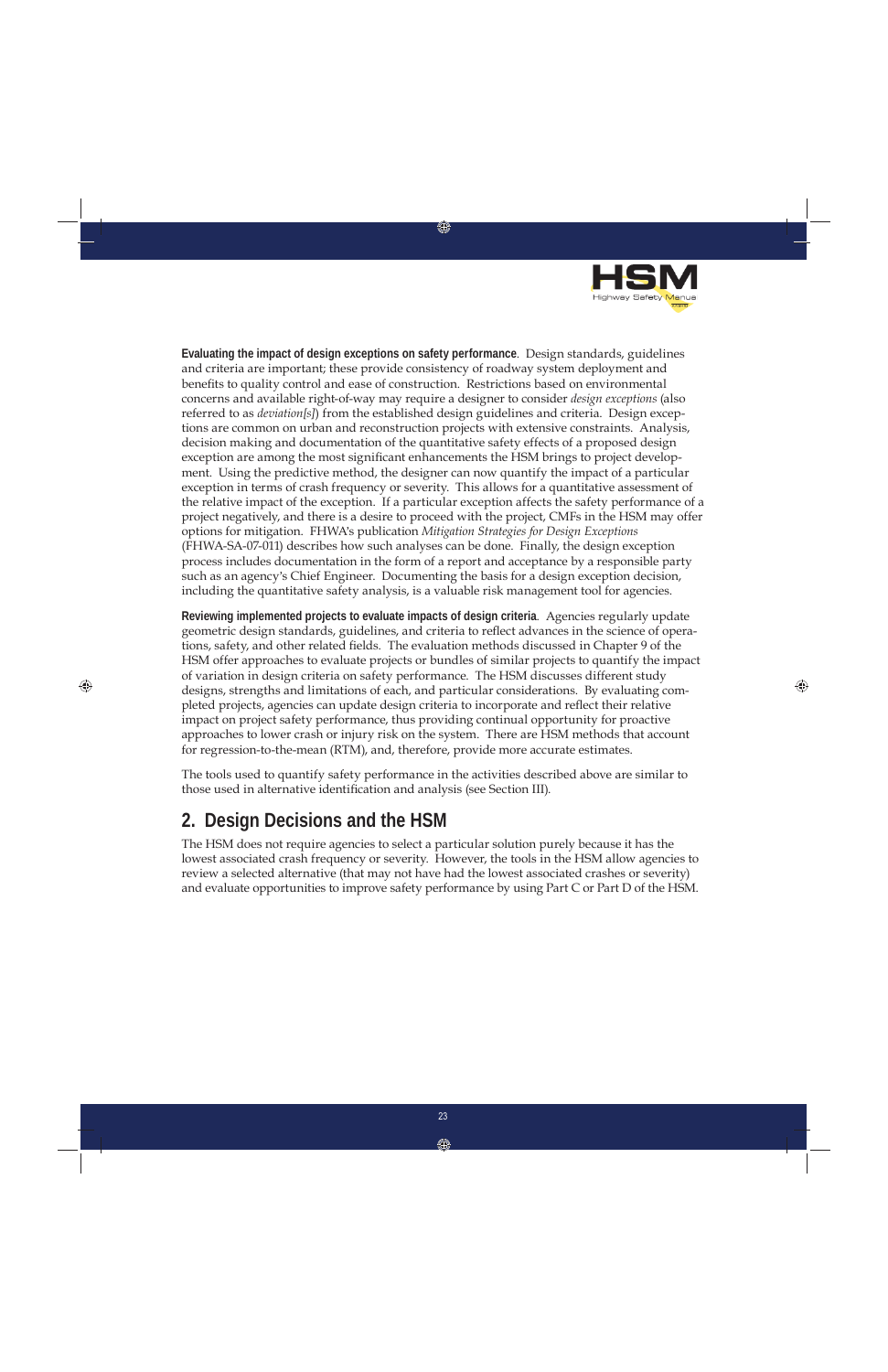

### **3. Example Application: Design Exception Evaluation**

*Exhibit 8 continues the hypothetical example from Section III of this Guide for a design exception evaluation.*

#### **EXHIBIT 8**

Safety Analysis Results for a Design Exception Evaluation

*The state DOT design standards require median installation and driveway consolidation for urban corridors anticipated to have AADTs in excess of 25,000 vehicles per day. In addition the DOT requires multimodal integration as part of project development process.*

*Based on an environmental assessment of the alternatives presented in Section III, the local agency concludes the additional public right-of-way required for Alternative 2 would adversely impact the environment. There are historic buildings located next to the existing facility limiting the width available for consideration to extend the existing rightof-way. In addition, the agency found that existing driveway confi gurations and legislation limits the ability of the local agency to consolidate private driveways as part of the project.*

*The agency selected Alternative 1 as the most feasible alternative. Because Alternative 1 does not meet all the design standards of the state (full median and consolidation of private driveways), the agency requested a design exception.*

*The agency then used the HSM predictive method and CMFs to identify mitigation options for the impact of the design exceptions on safety performance in Alternative 1. The safety-related mitigation strategies the agency identifi ed included:*

- Consolidating selected number of driveways,
- Installing a raised median on the most southern section of the corridor where right-of-way is available and where the majority of fatal and severe left-turning driveway-related crashes historically occurred,
- Modifying the specification for street trees alongside the corridor with species anticipated to have mature trunk diameters less than 3 inches and reducing the density of these trees along the corridor, and
- Replacing proposed street trees in the median with alternative vegetation that would not increase crash severity outcomes or restrict sight distance.

*Based on the predictive analysis the agency anticipates that Alternative 1 and the mitigation strategies for Alterative 1 will likely improve the safety performance of the corridor to an average of 45 fatal and serious injury crashes per year compared to the no-build alternative, which also equals the safety performance of Alternative 2.*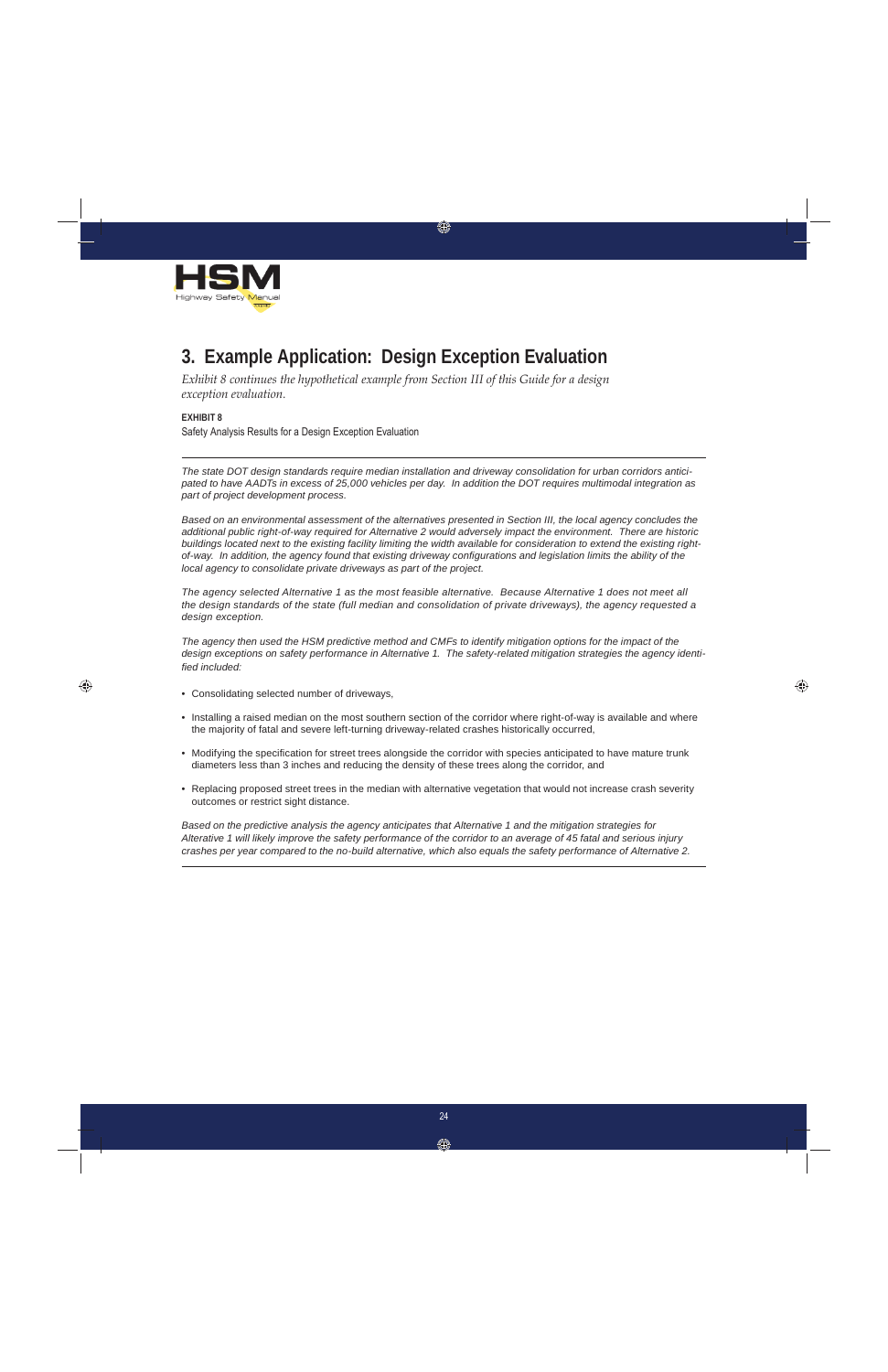

## **V. Applying the HSM in Operations and Maintenance**

In the day-to-day operation and management of the transportation system, agencies are responsible for providing a safe and efficient transportation system for users. Within this context, the term operations refers to the use of *programs, technology, and business processes [to] support the flow of vehicles, travelers, and goods on the existing transportation infrastructure* (FHWA, 2012a). Operations include asset management; activities and technologies for managing and minimizing recurring congestion; reducing the risk and extent of nonrecurring congestion; managing incidents, weather events, construction work zones, or special events; integrating freight mobility and capacity needs into the system; and managing and mitigating day-to-day traffic operations as appropriate at intersections, and along roadway segments.

The HSM offers data driven and science-based methods and tools that can be used to monitor and identify treatments likely to improve the safety performance of the roadway network. The following items represent typical applications:

- Identify measures agencies use to identify, quantify and evaluate safety performance across the system.
- Identify and implement countermeasures to reduce overall crash severity on corridors, segments, or intersections.
- Identify typical locations in a geographical region (local, county, or state level) that may particularly benefit from systemic treatments to reduce overall crash severity and crash risk, such as systemically planning to install roundabouts.
- Identify and assess changes in safety performance for different operational conditions.
- Evaluate and quantify the impact of treatments, policies, and programs on the safety performance of corridors, segments, intersections, groups of treatments, or the roadway network.
- Inform maintenance improvement policies and priorities.

The remainder of the section presents a discussion of each of these applications alongside applicable tools and HSM references.

### **1. Performance Measures**

Chapter 4 of the HSM presents a number of alternative measures to quantify safety performance. While the HSM does not identify particular performance measures as preferred approaches, the manual outlines the strengths and limitations associated with each. Such information can be particularly useful in the selection of one or a combination of performance measures agencies use to quantify safety performance. While, crash frequency (from crash history) and crash rates were traditionally used as performance measures, the HSM presents performance measures with a higher reliability than these measures. Using a higher reliability performance measure increases the likelihood that locations most likely to benefit from safety treatments are selected for further evaluation.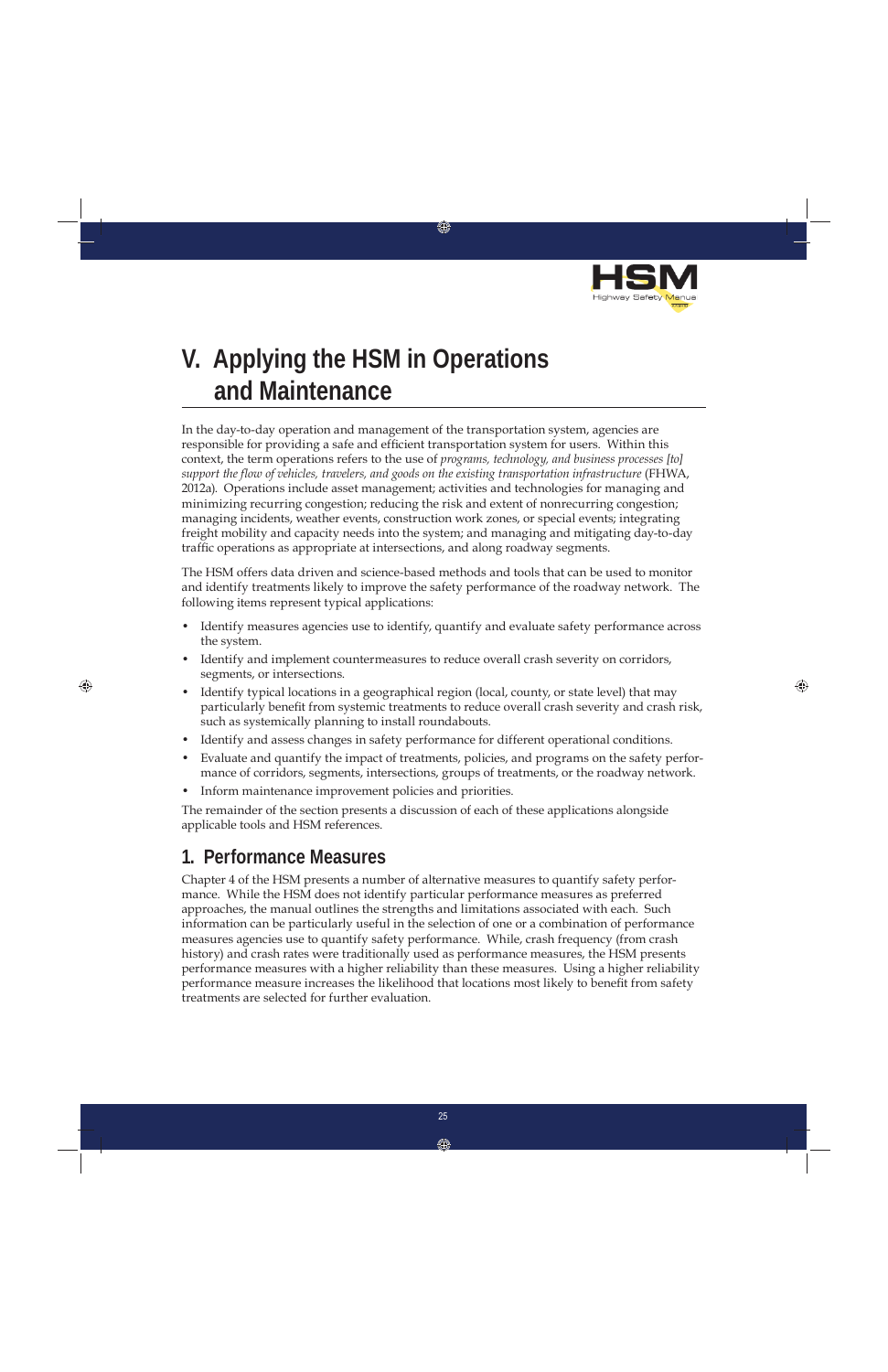

### **2. Operations**

Using Part B of the HSM, agencies can measure the safety performance of corridors, segments and intersections using any one or a combination of the performance measures in HSM Chapter 4. A safety performance assessment may represent an annual or tri-annual assessment alongside other performance assessments, such as operational conditions (recurring congestion, nonrecurring congestion, etc.), pavement conditions, or bridge conditions. Using these results, agencies can apply approaches discussed in HSM Chapter 5 to diagnose site and crash characteristics. Agencies can use HSM Chapter 6 to identify likely countermeasures that can be considered to reduce overall crash severity. Once countermeasures are identified, the methods in Chapter 7 of the HSM can be used to assess the economic costs and benefits associated with each alternative. After an assessment of other impacts associated with each of the alternatives (e.g., environmental, public acceptance, and legislative framework) agencies can identify and implement the treatment or group of treatments at the particular location or group of locations. Chapter 8 of the HSM includes methods that an agency can use to prioritize a set of locations for treatment – a typical approach to support decision making within a particular program or financial year.

Within operations, agencies often consider a collection of sites for typical improvements based on similarity of characteristics and particular operational needs. These treatments may vary in cost and operational impact. The HSM methods allow an agency to also include safety performance as criteria for selecting the sites and identifying treatments, particularly where the crash experience suggest potential for safety improvement. Part D of the HSM or information from the FHWA CMF Clearinghouse may provide insight as to the safety impact of operationalbased changes. Examples may include, conversion of signalized intersections into roundabouts, change in signal change intervals, changes in signal phasing (e.g., changing permissive to protected-permissive phasing, changes to phasing to a protected-permissive phasing with flashing yellow arrow for the permissive phase). When operational treatments also represent systemic safety treatments, implementation often offers a relatively low-cost solution to lower fatal and serious injury risk on the system.

Decisions in operations and maintenance often include assessments of anticipated changes in performance for different operational and site characteristics. The HSM and related tools allow an agency to assess the change in safety performance (measured in crash frequency and severity) due to operational changes. For example, on high-volume freeway corridors shoulder running may be under consideration as a traffic management strategy. Forthcoming HSM freeway research results provide information about the quantitative safety impacts of such operational changes. With the use of the HSM predictive method (and in this case the anticipated additional chapter on freeway safety prediction) agencies can quantify the relative change in crash frequency and severity for such alternatives. Part D of the HSM and the FWHA CMF Clearinghouse provide information for a variety of such alternatives.

Chapter 9 of the HSM presents state of the practice methods in safety performance evaluation. These methods include methods that are associated with higher reliability than traditional approaches.

Once an agency implements operational changes to corridors or sites, Chapter 9 in the HSM can be used to incorporate safety into monitoring activities at these treated sites. Results from these evaluations may serve as input to accountability reports to the legislature and public.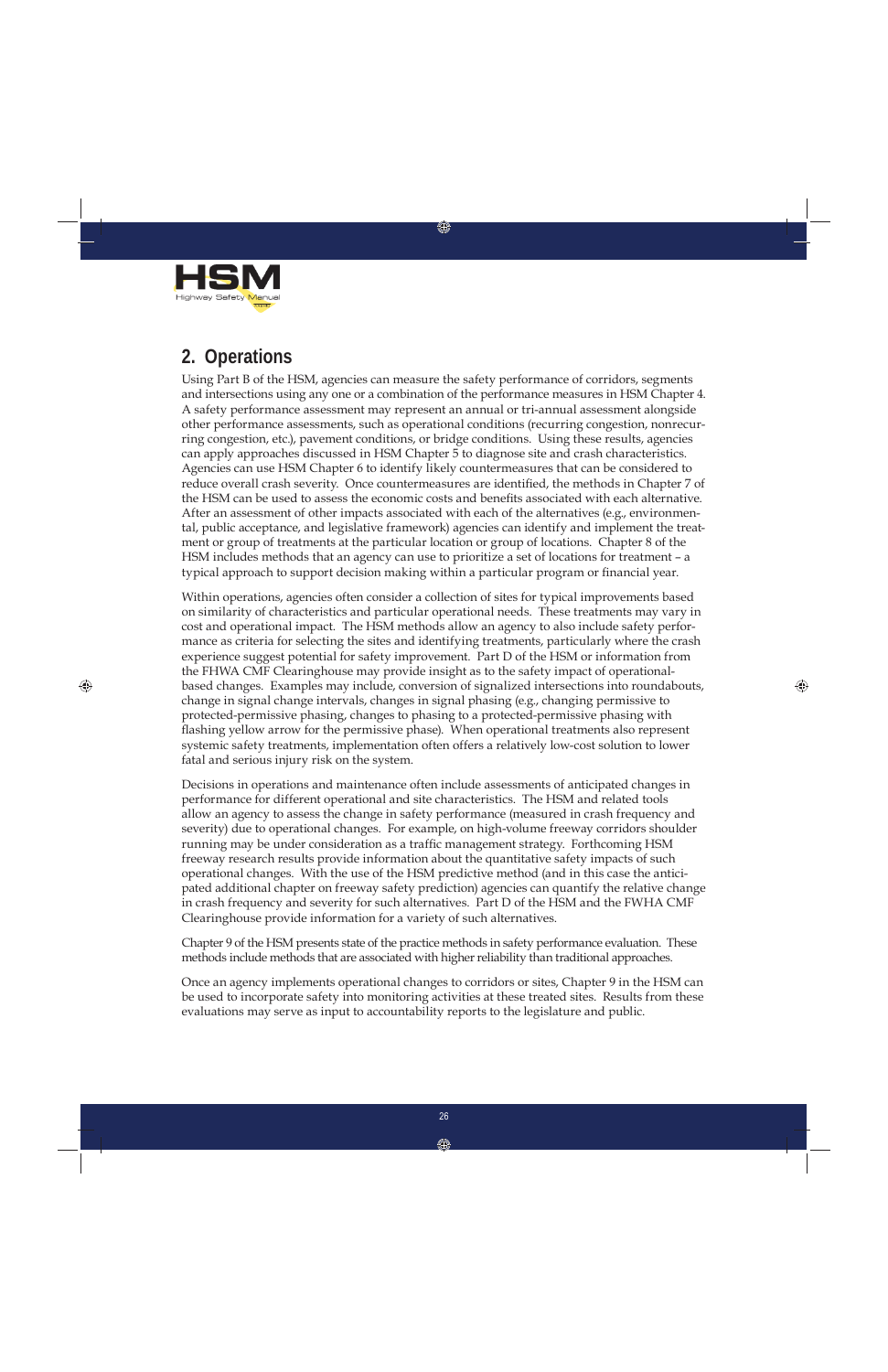

Past evaluations for safety consisted of naive before-after studies, in which the crash performance before implementation is compared to the crash performance after implementation. The more advanced methods in Chapter 9 of the HSM offer particular value in that they improve the reliability of results compared to the traditional approach. Some of these methods, (e.g., the empirical Bayes method with comparison sites) also allow an agency to control for systemwide changes that may be difficult to detect otherwise.

### **3. Maintenance**

Agencies often have to make trade-offs between funding maintenance improvements to such items as pavement, roadside facilities (e.g., guardrail, signs, lighting), and bridge facilities. The HSM provides tools (i.e., crash modification factors, and the predictive method) to quantify the effects of maintenance decisions on changes in crash frequency or severity on the transportation system. This information could be extended to a benefit/cost analysis using methods from Part B of the Highway Safety Manual.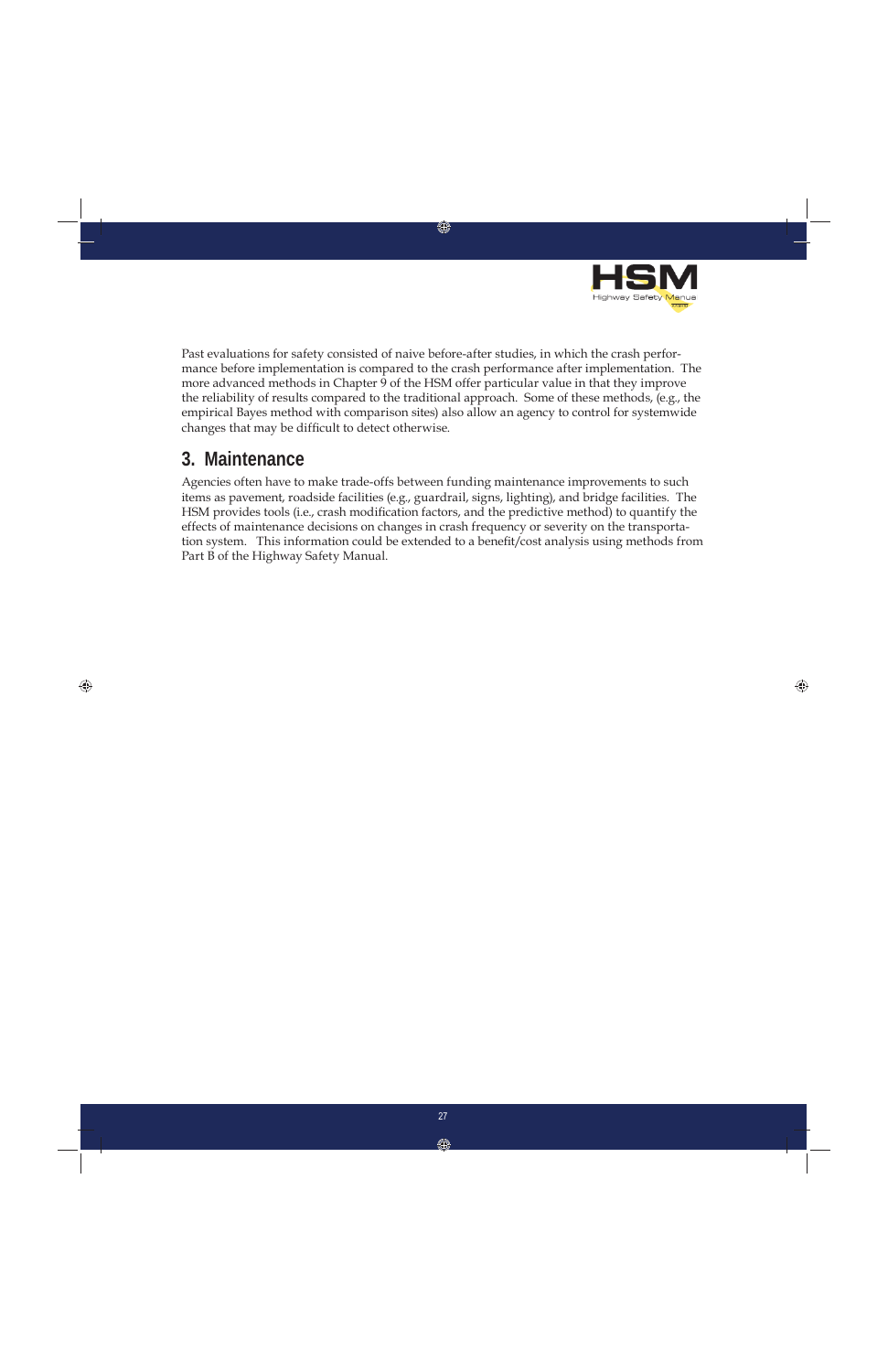

## **VI. Summary**

Tools and methods in the AASHTO HSM provide value throughout the planning, project development, operations, and maintenance processes of a highway project. As a toolbox, the HSM offers the opportunity to explicitly consider safety as a key consideration along with other critical agency needs. Integrating safety into agency business, particularly during planning and early on in the project development process, will result in overall improved system safety performance.

The HSM provides planners and engineers with quantitative tools to evaluate safety impacts and safety performance. Safety performance can be a meaningful consideration for both projects funded with safety-specific funding and projects funded with nonsafety funding. The quantitative safety analysis tools in the HSM enables agencies to assess the likely effectiveness of a project and justify investments for improving safety performance. Safety can now have equal standing in programmatic and design decision making along with asset condition, environmental effects and costs.

The HSM also offers opportunities to include safety in performance measurement and performance-based design and implementation. Integrating the HSM and data driven performancebased solutions into the day-to-day decision making processes at an agency will contribute to overall improvements in system performance.

Safety analysis tools to support HSM application are currently available and new versions are under development. These tools include, but are not limited to, AASHTOWare SafetyAnalyst, the IHSDM, and the FHWA CMF clearinghouse. Links to these and other tools are available at the AASHTO Highway Safety Manual web site at http://www.highwaysafetymanual.org. Additional resources and training opportunities for the HSM are posted at the FHWA HSM web site located at http://www.safety.fhwa.dot.gov/hsm.

Integrating the HSM into agency processes and considerations, will support regional, state, and national fatality reduction goals alongside the goals of mobility, the environment, and other competing needs.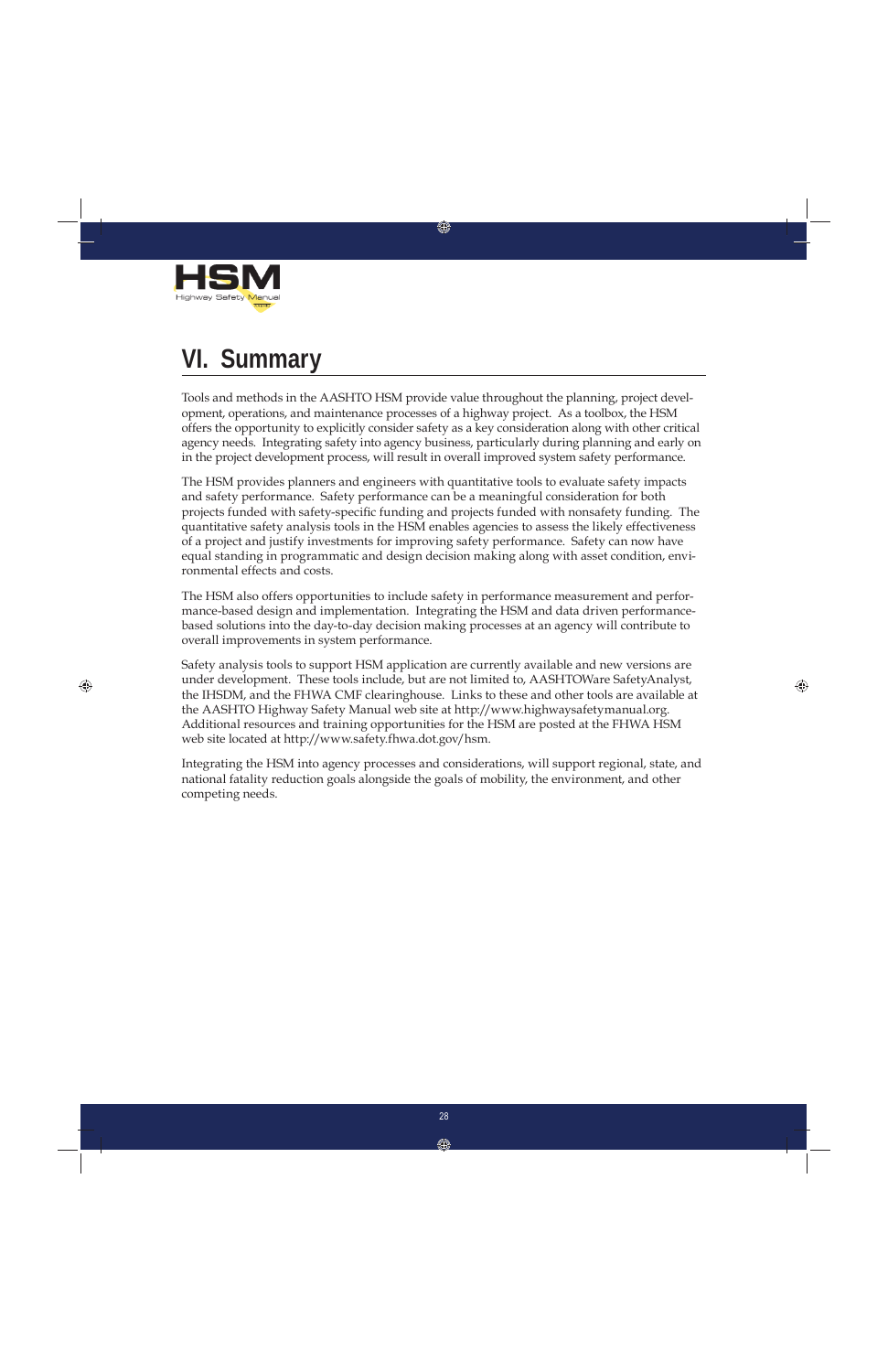

## **References**

AASHTO, 2010. *The Highway Safety Manual*, American Association of State Highway Transportation Professionals, Washington, D.C., http://www.highwaysafetymanual.org.

FHWA, 1987. *FHWA Technical Advisory T6640.8A: Guidance for Preparing and Processing Environmental and Section 4(F) Documents*, Federal Highway Administration: Planning, Environment, and Realty, Washington, D.C., http://environment.fhwa.dot.gov/projdev/ impTA6640.asp.

FHWA, 2012a. *FHWA About Operations Website*, Washington, D.C., http://ops.fhwa.dot.gov/ aboutus/aboutus.htm.

FHWA, 2012b. FHWA *Safety Program Website*, Washington, D.C., http://safety.fhwa.dot.gov.

FHWA, 2012c. *HSM Case Study 1: Using Predictive Methods for a Corridor Study in Idaho*, Federal Highway Administration: Office of Safety, Washington, D.C., http://safety.fhwa.dot.gov/hsm/ casestudies/id\_cstd.cfm.

FHWA, 2012d. *HSM Case Study 2: Implementing a New Roadway Safety Management Process with SafetyAnalyst in Ohio*, Federal Highway Administration: Office of Safety, Washington, D.C., http://safety.fhwa.dot.gov/hsm/casestudies/oh\_cstd.cfm.

FHWA, 2012e. *HSM Case Study 3: Using Predictive Methods for Alternative Selection in Florida*, Federal Highway Administration: Office of Safety, Washington, D.C., http://safety.fhwa.dot. gov/hsm/casestudies/fl \_cstd.cfm.

FHWA, 2012f. *HSM Case Study 4: Development of Safety Performance Functions for Network Screening in Illinois, Federal Highway Administration: Office of Safety, Washington, D.C., http://* safety.fhwa.dot.gov/hsm/casestudies/il\_cstd.cfm.

FHWA, 2012g. *HSM Case Study 5: HSM Implementation Plans – New Hampshire DOT Experience,* Federal Highway Administration: Office of Safety, Washington, D.C., http://safety.fhwa.dot. gov/hsm/casestudies/nh\_cstd.cfm.

FHWA, 2011. *FHWA Practitioners' Primer: Integrating Road Safety into NEPA Analysis*, Washington D.C., http://safety.fhwa.dot.gov/hsip/tsp/fhwasa1136/fhwasa1136.pdf.

FHWA, 2011. *Integrating Road Safety into NEPA Analysis: A Primer for Safety and Environmental*  Professionals, Federal Highways: Office of Safety, Washington D.C., http://safety.fhwa.dot.gov/ hsip/tsp/fhwasa1136/fhwasa1136.pdf.

Herbel, S., Laing, L., and McGovern, C., 2010. FHWA *Highway Safety Improvement Program Manual*, FHWA Office of Safety, Washington, D.C., http://safety.fhwa.dot.gov/hsip/resources/ fhwasa09029/fhwasa09029.pdf.

McGovern, C., and Van Schalkwyk, I., 2010. *HSM Training Guide*, prepared for the Federal Highway Administration: Office of Safety, Washington, D.C., http://safety.fhwa.dot.gov/hsm/ training/hsmguide.pdf.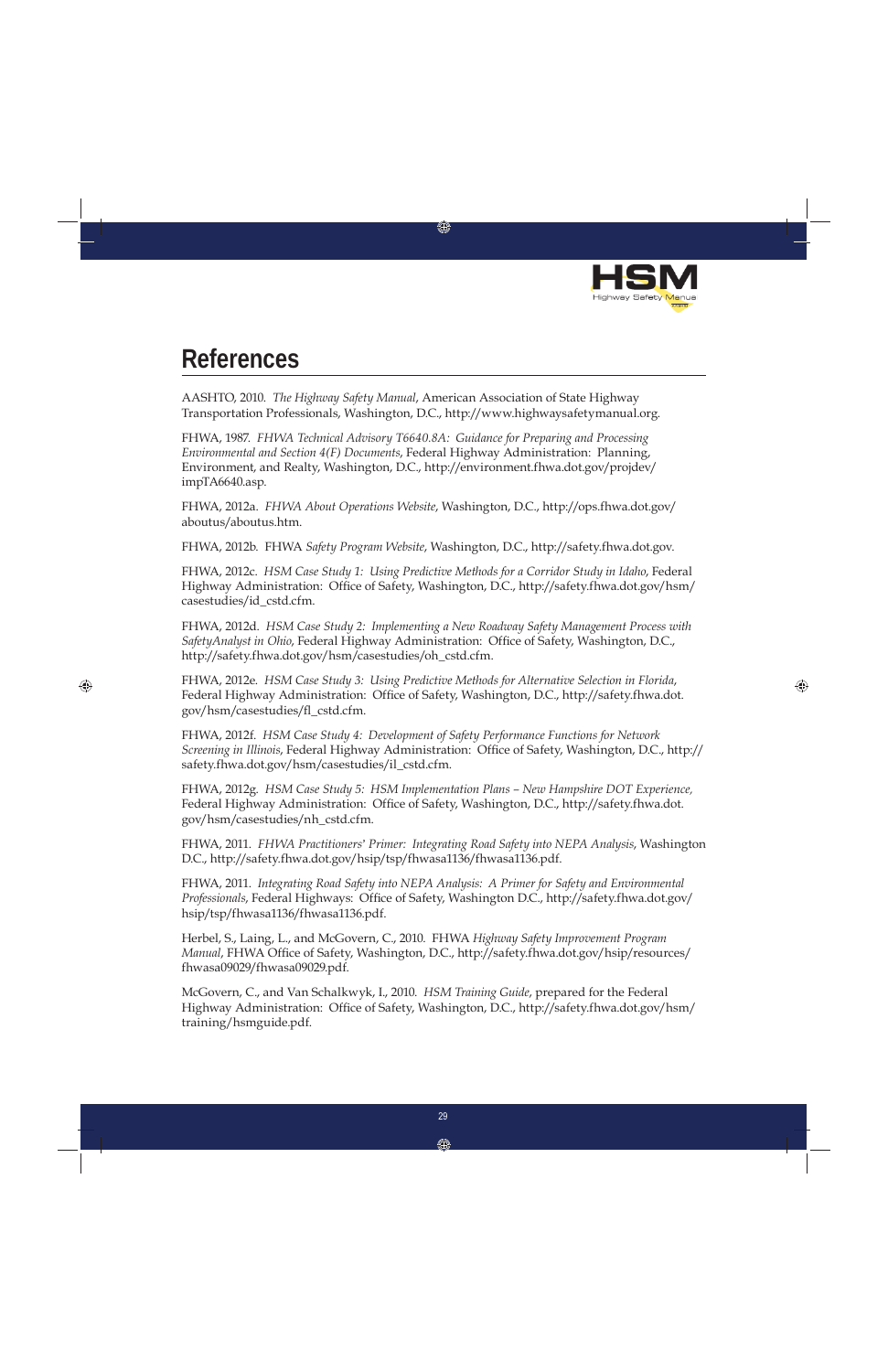

NCDOT, 2012. *NCDOT Safety Evaluation Group: Completed Projects* – Completed Projects, Report: Completed Projects, North Carolina Department of Transportation, Raleigh, North Carolina, http://www.ncdot.org/doh/preconstruct/traffic/safety/Reports/completed.html.

NCHRP 2010. *Lead States Initiative for Implementing the Highway Safety Manual*, Transportation Research Board, National Academies, Washington, D.C., http://apps.trb.org/cmsfeed/ TRBNetProjectDisplay.asp?ProjectID=2974.

NCHRP 2012. *Human Factors Guidelines for Road Systems*, Transportation Research Board, National Academies, Washington, D.C., forthcoming, project information available at http:// www.trb.org/Main/Blurbs/159691.aspx.

Neuman, T., and Van Schalkwyk, I., 2011. *FHWA HSM Implementation Guide for Managers*, prepared for the Federal Highway Administration: Office of Safety, Washington, D.C., http:// safety.fhwa.dot.gov/hsm/hsm\_mgrsguide/hsm\_mngrguide.pdf.

Stein, W.J. and Neuman, T.R. 2007. *Mitigation Strategies for Design Exceptions*, prepared for Federal Highway Administration, Report No. FHWA-SA-07-011, Office of Safety, Washington, D.C., http://safety.fhwa.dot.gov/geometric/pubs/mitigationstrategies/fhwa\_sa\_07011.pdf.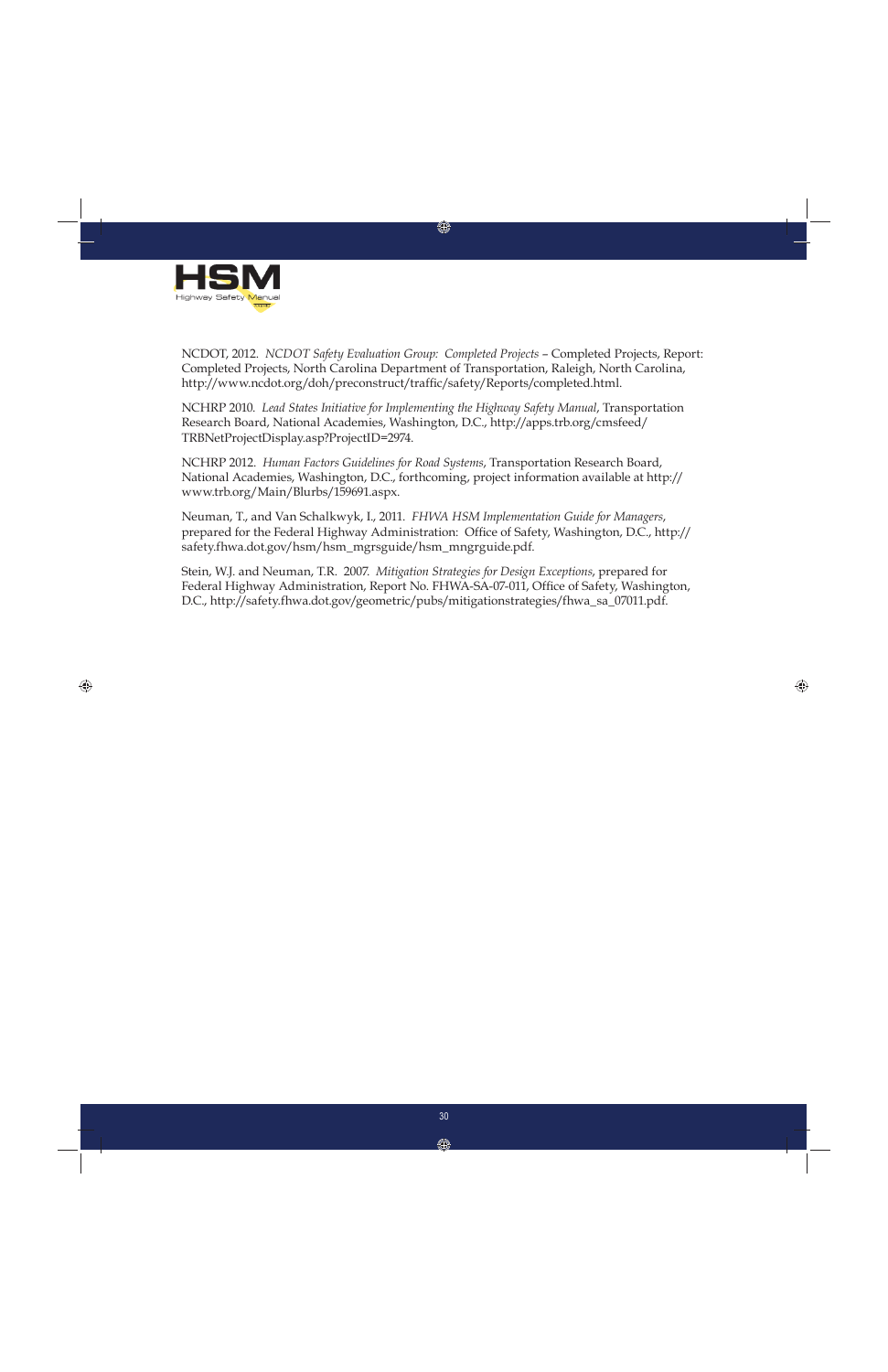

# **List of Acronyms**

| <b>AASHTO</b> | American Association of State Highway Transportation Officials                                                                                                                             |
|---------------|--------------------------------------------------------------------------------------------------------------------------------------------------------------------------------------------|
| <b>ALDOT</b>  | Alabama Department of Transportation                                                                                                                                                       |
| <b>CMF</b>    | <b>Crash Modification Factor</b>                                                                                                                                                           |
| <b>CVSP</b>   | Commercial Vehicle Safety Plan                                                                                                                                                             |
| <b>DOT</b>    | State Department of Transportation (a general term used to describe the<br>state agency that is responsible for the design and maintenance of the state<br>transportation highway network) |
| <b>FDOT</b>   | Florida Department of Transportation                                                                                                                                                       |
| <b>FHWA</b>   | Federal Highway Administration                                                                                                                                                             |
| <b>HSM</b>    | Highway Safety Manual                                                                                                                                                                      |
| <b>HSIP</b>   | Highway Safety Improvement Program                                                                                                                                                         |
| <b>HSP</b>    | State Section 402 Highway Safety Plan and Annual Performance Plan                                                                                                                          |
| <b>IHSDM</b>  | Interactive Highway Safety Design Model                                                                                                                                                    |
| <b>NCHRP</b>  | National Cooperative Highway Research Program                                                                                                                                              |
| <b>NCDOT</b>  | North Carolina Department of Transportation                                                                                                                                                |
| <b>NEPA</b>   | National Environmental Policy Act of 1969                                                                                                                                                  |
| <b>SHSP</b>   | Strategic Highway Safety Plan                                                                                                                                                              |
| <b>SPFs</b>   | <b>Safety Performance Functions</b>                                                                                                                                                        |
| <b>TRB</b>    | <b>Transportation Research Board</b>                                                                                                                                                       |
|               |                                                                                                                                                                                            |